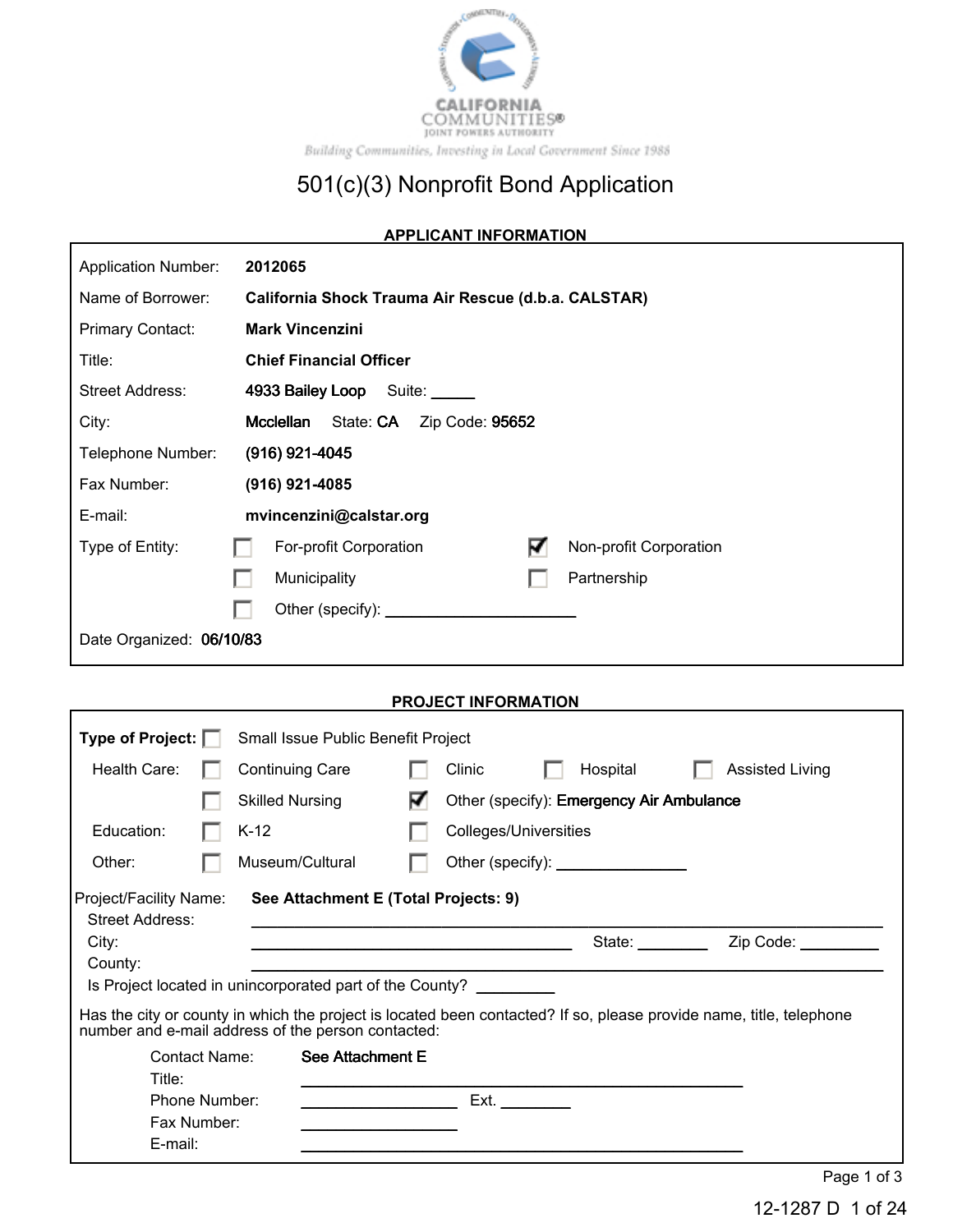

| <b>FINANCING INFORMATION</b>                                                                         |  |  |  |  |  |  |
|------------------------------------------------------------------------------------------------------|--|--|--|--|--|--|
| Principal Amount:<br>\$55,000,000                                                                    |  |  |  |  |  |  |
| \$55,000,000<br>Tax-exempt Amount:                                                                   |  |  |  |  |  |  |
| Taxable Amount:<br>\$0                                                                               |  |  |  |  |  |  |
| Proposed Closing Date: 09/15/2012                                                                    |  |  |  |  |  |  |
| Maturity: 10 Years<br>Interest Rate Mode:<br>Fixed<br>Variable                                       |  |  |  |  |  |  |
| ∇<br><b>Public Offering</b><br><b>Private Placement</b><br>Type of Offering:<br>Denominations: 5,000 |  |  |  |  |  |  |
| ☑<br><b>New Construction</b><br>Type of Financing:<br>Acquisition of Existing Facility<br>Refunding  |  |  |  |  |  |  |
| <b>Credit Enhancement:</b><br>None<br>Letter of Credit<br>V                                          |  |  |  |  |  |  |
| FNMA(Fannie Mae)<br>Freddie Mac                                                                      |  |  |  |  |  |  |
| Bond Insurance                                                                                       |  |  |  |  |  |  |
| Name of Credit Enhancement Provider or Private Placement Purchaser: N/A                              |  |  |  |  |  |  |
| <b>Expected Rating:</b><br>S & P<br>Unrated<br>Moody's<br>Fitch                                      |  |  |  |  |  |  |

## **PRINCIPAL FINANCE TEAM INFORMATION**

|            | UNDERWRITER/PLACEMENT AGENT                               |            | <b>BOND COUNSEL</b>                                       |
|------------|-----------------------------------------------------------|------------|-----------------------------------------------------------|
|            | Firm: Banc of America Public Capital Corp.                |            | Firm: Gilmore & Bell, P.C.                                |
| Contact:   | <b>Alexander Ortega</b>                                   | Contact:   | James Winn                                                |
|            | Address: 555 California Street<br>San Francisco, CA 94104 | Address:   | 2405 Grand Boulevard, Suite 1100<br>Kansas City, MO 64108 |
| Telephone: | $(760)$ 591-0510                                          | Telephone: | (816) 218-7532                                            |
| Fax:       | (415) 796-5815                                            | Fax:       | $(816)$ 221-1018                                          |
| E-mail:    | alex.ortega@baml.com                                      | E-mail:    | jwinn@gilmorebell.com                                     |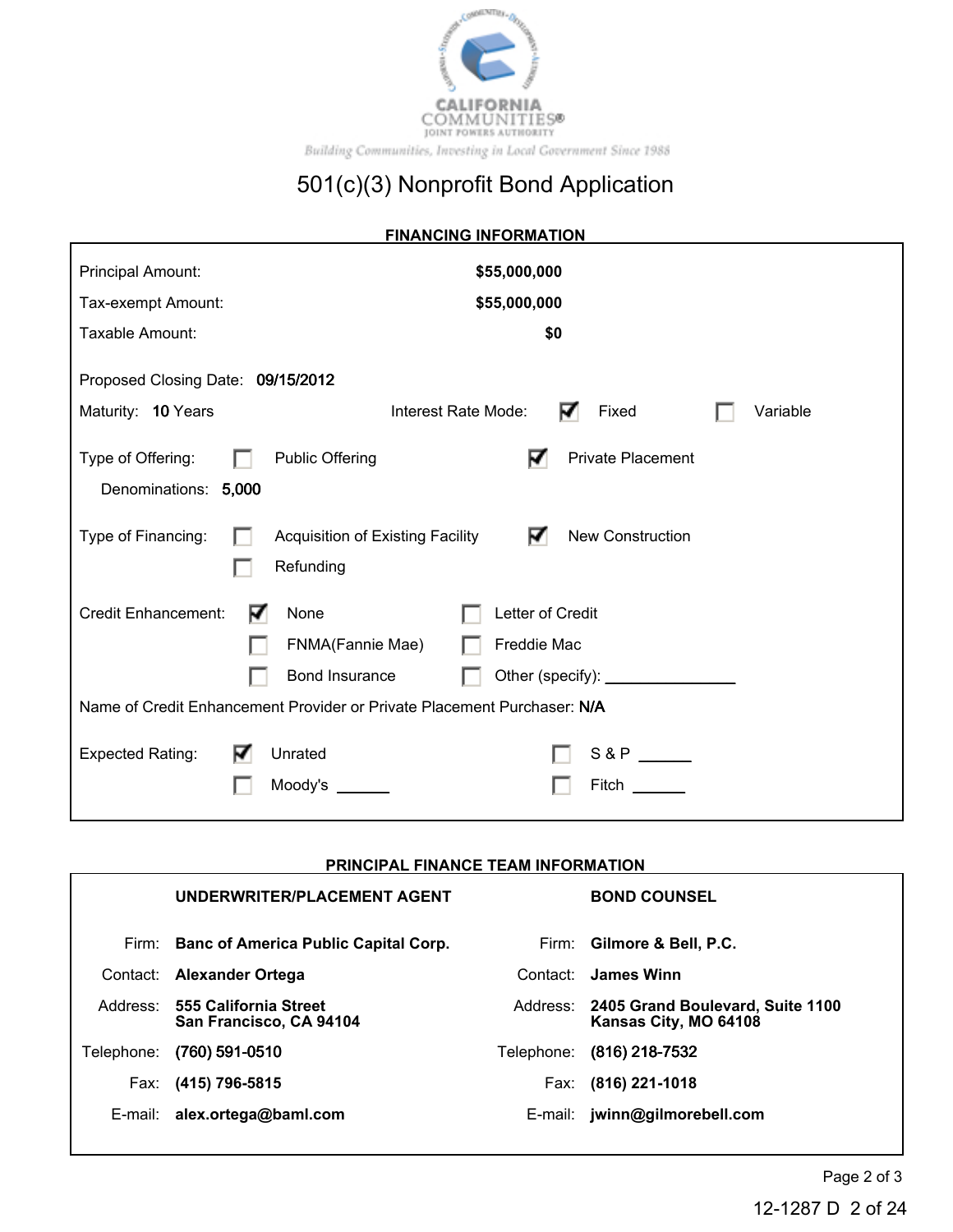

#### **PRINCIPAL FINANCE TEAM INFORMATION (continued)**

|            | <b>FINANCIAL ADVISOR</b> | <b>REBATE ANALYST</b> |
|------------|--------------------------|-----------------------|
| Firm: N/A  | Firm: TBD                |                       |
| Contact:   | Contact:                 |                       |
| Address:   | Address:                 |                       |
| Telephone: | Telephone:               |                       |
| Fax:       | Fax:                     |                       |
| E-mail:    | E-mail:                  |                       |

#### **ADDITIONAL INFORMATION REQUIRED**

Please provide the following information as additional attachments:

Attachment Description of Information

- A \$5,000 non-refundable\* issuance fee deposit payable to "California Communities.".
- B Detailed Applicant History.
- C Description of project or each facility to be financed or refinanced.
- D Address of each facility to be financed or refinanced.
- E Evidence of credit enhancement or intent to purchase bonds.
- F List of outstanding tax-exempt debt.
- G Financial statements for last complete fiscal year.
- H Project Costs (Sources and Uses of Proceeds).
- I Interested Parties List.

\*Refundable only if financing not approved. Small Issue Program issuance fee deposit is \$2,500.

## **MAILING ADDRESS**

California Communities® 2033 N. Main St., Suite 700 Walnut Creek, CA 94596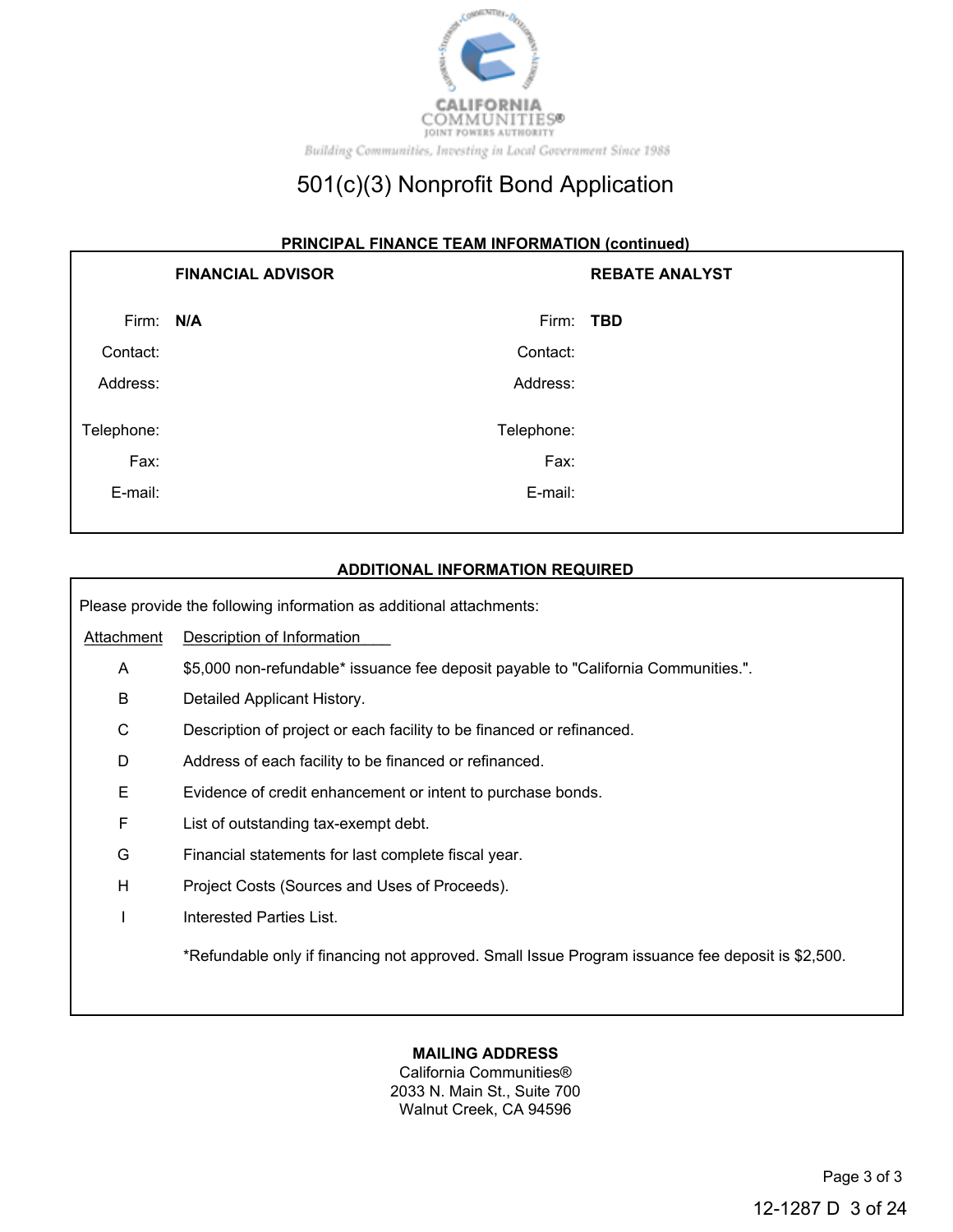

Application: **2012065 - California Shock Trauma Air Rescue (d.b.a. CALSTAR) (Emerge Ambulance)** Borrower: **California Shock Trauma Air Rescue (d.b.a. CALSTAR)**

| FOR HEALTH CARE FACILITY ONLY                                                                                                                                                                                                                                         |                                 |                                                                   |                                                    |                                        |                    |                                 |
|-----------------------------------------------------------------------------------------------------------------------------------------------------------------------------------------------------------------------------------------------------------------------|---------------------------------|-------------------------------------------------------------------|----------------------------------------------------|----------------------------------------|--------------------|---------------------------------|
| New Beds:<br>Accute: 0<br>SB 1953(Hospital Facilities Seismic Safety Act) Compliance?<br>Non-Reimbursed Community Benefits:<br><b>Traditional Charity Care:</b><br>Unpaid Costs of Medicare:<br>Unpaid Costs of Medi-Cal:<br>Non-billed Community Outreach:<br>Other: | \$0<br>\$0<br>\$0<br>\$0<br>\$0 | Emergency: 0<br>No                                                |                                                    |                                        | OTher: 0           |                                 |
| FOR PRIVATE SCHOOL FACILITY ONLY<br>Use of Bond Proceeds<br>No. of Classrooms:<br>No. of Libraries:<br>No. of Athletic Fields:<br>No. of Administrative Facilities:<br>Other                                                                                          |                                 | $\bf{0}$<br>$\mathbf 0$<br>$\bf{0}$<br>$\mathbf 0$<br>$\mathbf 0$ |                                                    |                                        |                    |                                 |
| <b>Tuition Assistance:</b><br><b>Current Tuition:</b><br><b>Total Tuition Assistance Provided:</b><br>% of students receiving at least 50% tuition assistance:                                                                                                        |                                 |                                                                   | $K-8$                                              | $\bf{0}$<br>$\mathbf 0$<br>$\mathbf 0$ | $9 - 12$           | 0<br>$\mathbf 0$<br>$\mathbf 0$ |
| <b>ENVIRONMENT</b>                                                                                                                                                                                                                                                    |                                 |                                                                   |                                                    |                                        |                    |                                 |
| Energy                                                                                                                                                                                                                                                                |                                 |                                                                   |                                                    |                                        |                    |                                 |
| Does the facility exceed Title 24 Standards?<br>If Yes, by what percent?<br>%                                                                                                                                                                                         | ∣ ∣Yes                          | No                                                                | $\overline{M}$ N/A                                 |                                        |                    |                                 |
| Does the facility have solar(PV) panels?<br>If Yes, what is the size in kWh?                                                                                                                                                                                          | $\Box$ Yes                      | No                                                                | $\overline{M}$ N/A                                 |                                        |                    |                                 |
| Does the facility purchase carbon credits?<br>If Yes, what is the annual consumption?                                                                                                                                                                                 | $\Box$ Yes                      | <b>No</b>                                                         | <b>M</b> N/A                                       |                                        |                    |                                 |
| Water                                                                                                                                                                                                                                                                 |                                 |                                                                   |                                                    |                                        |                    |                                 |
| Does the facility provide any of the following:<br><b>Efficient Toilets?</b><br>Water-saving showerheads?<br>Drought tolerant landscaping?                                                                                                                            | Yes<br>Yes<br>Yes               | No<br><b>No</b><br>No                                             | $\overline{M}$ N/A<br>$\nabla$ N/A<br><b>V</b> N/A |                                        |                    |                                 |
| Transportation<br>Does the entity provide carpooling or mass-transit subsidies?<br>Does the entity maintain a fuel efficient fleet?                                                                                                                                   |                                 |                                                                   | Yes<br>Yes                                         | No<br>No                               | M N/A<br>M N/A     |                                 |
| Waste<br>Does the project provide recycling facilities?                                                                                                                                                                                                               |                                 |                                                                   | Yes                                                | No                                     | $\overline{M}$ N/A |                                 |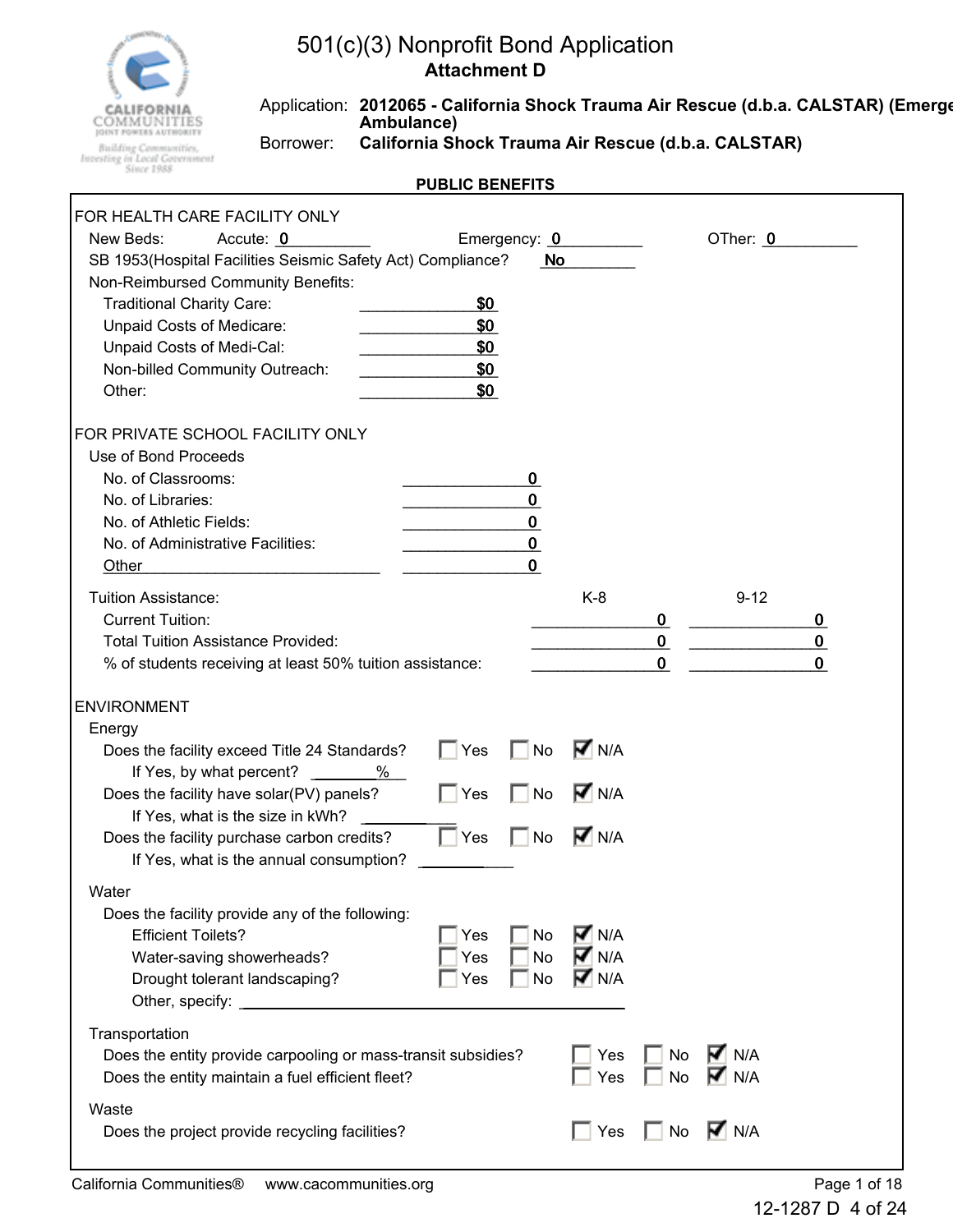#### Application Number: **2012065 - California Shock Trauma Air Rescue (d.b.a. CALSTAR) (Emergency Air Ambulance)** Name of Borrower: **California Shock Trauma Air Rescue (d.b.a. CALSTAR) PUBLIC BENEFITS (continued) WORKFORCE** Employment Creation Job Type/Description During Construction Construction Post  **None** \_\_\_\_\_\_\_\_\_\_\_\_\_\_\_\_\_\_\_\_\_\_\_\_\_\_\_\_\_\_\_\_\_\_\_\_\_\_\_\_\_\_\_\_ \_\_\_\_\_\_\_\_\_\_\_**0** \_\_\_\_\_\_\_\_\_\_\_**0**  GOVERNMENTAL INFORMATION Congressional District # State Senate District # State Assembly District #

\_\_\_\_\_\_\_\_\_\_\_\_\_\_\_\_\_\_ **\_\_\_\_\_\_\_\_\_** \_\_\_\_\_\_\_\_\_\_\_\_\_\_\_\_\_\_ **6** \_\_\_\_\_\_\_\_\_\_\_\_\_\_\_\_\_\_ **5**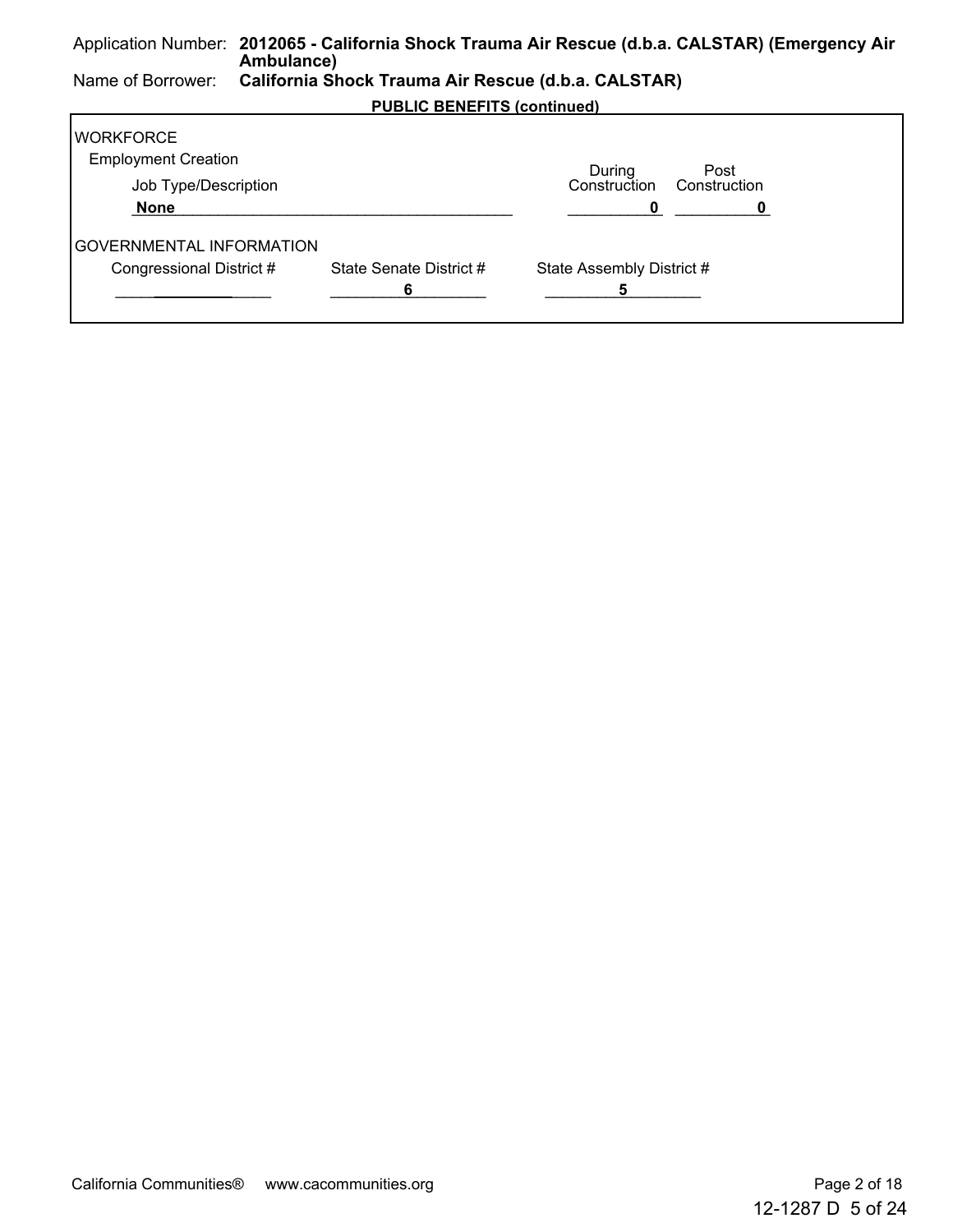

Application: **2012065 - California Shock Trauma Air Rescue (d.b.a. CALSTAR) (Emerge Ambulance)** Borrower: **California Shock Trauma Air Rescue (d.b.a. CALSTAR)**

| FOR HEALTH CARE FACILITY ONLY                                                                                                                                                                                                                                         |                                 |                                                      |                                              |                                           |                           |                                 |
|-----------------------------------------------------------------------------------------------------------------------------------------------------------------------------------------------------------------------------------------------------------------------|---------------------------------|------------------------------------------------------|----------------------------------------------|-------------------------------------------|---------------------------|---------------------------------|
| New Beds:<br>Accute: 0<br>SB 1953(Hospital Facilities Seismic Safety Act) Compliance?<br>Non-Reimbursed Community Benefits:<br><b>Traditional Charity Care:</b><br>Unpaid Costs of Medicare:<br>Unpaid Costs of Medi-Cal:<br>Non-billed Community Outreach:<br>Other: | \$0<br>\$0<br>\$0<br>\$0<br>\$0 | No                                                   | Emergency: 0                                 |                                           | OTher: 0                  |                                 |
| FOR PRIVATE SCHOOL FACILITY ONLY<br>Use of Bond Proceeds<br>No. of Classrooms:<br>No. of Libraries:<br>No. of Athletic Fields:<br>No. of Administrative Facilities:<br>Other                                                                                          |                                 | 0<br>$\bf{0}$<br>$\mathbf 0$<br>$\bf{0}$<br>$\bf{0}$ |                                              |                                           |                           |                                 |
| <b>Tuition Assistance:</b><br><b>Current Tuition:</b><br><b>Total Tuition Assistance Provided:</b><br>% of students receiving at least 50% tuition assistance:                                                                                                        |                                 |                                                      | $K-8$                                        | $\mathbf 0$<br>$\mathbf 0$<br>$\mathbf 0$ | $9 - 12$                  | 0<br>$\mathbf 0$<br>$\mathbf 0$ |
| <b>ENVIRONMENT</b>                                                                                                                                                                                                                                                    |                                 |                                                      |                                              |                                           |                           |                                 |
| Energy<br>Does the facility exceed Title 24 Standards?<br>If Yes, by what percent?<br>%                                                                                                                                                                               | $\Box$ Yes                      | No                                                   | $\overline{M}$ N/A                           |                                           |                           |                                 |
| Does the facility have solar(PV) panels?<br>If Yes, what is the size in kWh?                                                                                                                                                                                          | $\Box$ Yes                      | <b>No</b>                                            | $\overline{M}$ N/A                           |                                           |                           |                                 |
| Does the facility purchase carbon credits?<br>If Yes, what is the annual consumption?                                                                                                                                                                                 | $\Box$ Yes                      | <b>No</b>                                            | $\nabla$ N/A                                 |                                           |                           |                                 |
| Water<br>Does the facility provide any of the following:<br><b>Efficient Toilets?</b><br>Water-saving showerheads?<br>Drought tolerant landscaping?                                                                                                                   | Yes<br>Yes<br>Yes               | No<br><b>No</b><br><b>No</b>                         | $\nabla$ N/A<br><b>M</b> N/A<br><b>V</b> N/A |                                           |                           |                                 |
| Transportation<br>Does the entity provide carpooling or mass-transit subsidies?<br>Does the entity maintain a fuel efficient fleet?                                                                                                                                   |                                 |                                                      | Yes<br>Yes                                   | No<br>No                                  | $\overline{M}$ N/A<br>N/A |                                 |
| Waste<br>Does the project provide recycling facilities?                                                                                                                                                                                                               |                                 |                                                      | Yes                                          | No                                        | $\overline{M}$ N/A        |                                 |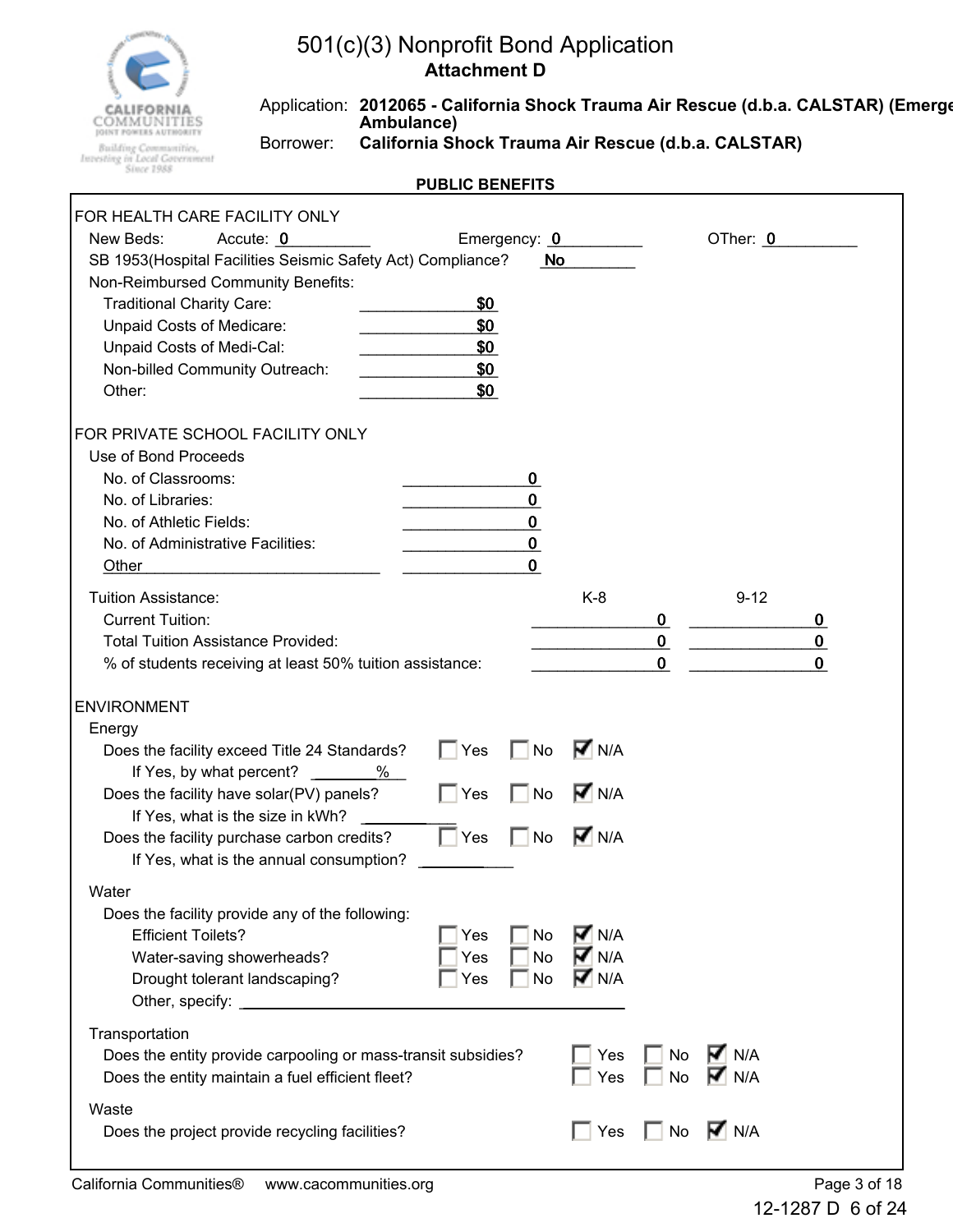#### Application Number: **2012065 - California Shock Trauma Air Rescue (d.b.a. CALSTAR) (Emergency Air Ambulance)** Name of Borrower: **California Shock Trauma Air Rescue (d.b.a. CALSTAR) PUBLIC BENEFITS (continued) WORKFORCE** Employment Creation Job Type/Description During Construction Post Construction  **None** \_\_\_\_\_\_\_\_\_\_\_\_\_\_\_\_\_\_\_\_\_\_\_\_\_\_\_\_\_\_\_\_\_\_\_\_\_\_\_\_\_\_\_\_ \_\_\_\_\_\_\_\_\_\_\_**0** \_\_\_\_\_\_\_\_\_\_\_**0**

\_\_\_\_\_\_\_\_\_\_\_\_\_\_\_\_\_\_ **\_\_\_\_\_\_\_\_\_** \_\_\_\_\_\_\_\_\_\_\_\_\_\_\_\_\_\_ **7** \_\_\_\_\_\_\_\_\_\_\_\_\_\_\_\_\_\_ **14**

Congressional District # State Senate District # State Assembly District #

| California Communities® www.cacommunities.org | Page 4 of 18 |
|-----------------------------------------------|--------------|
|                                               |              |

GOVERNMENTAL INFORMATION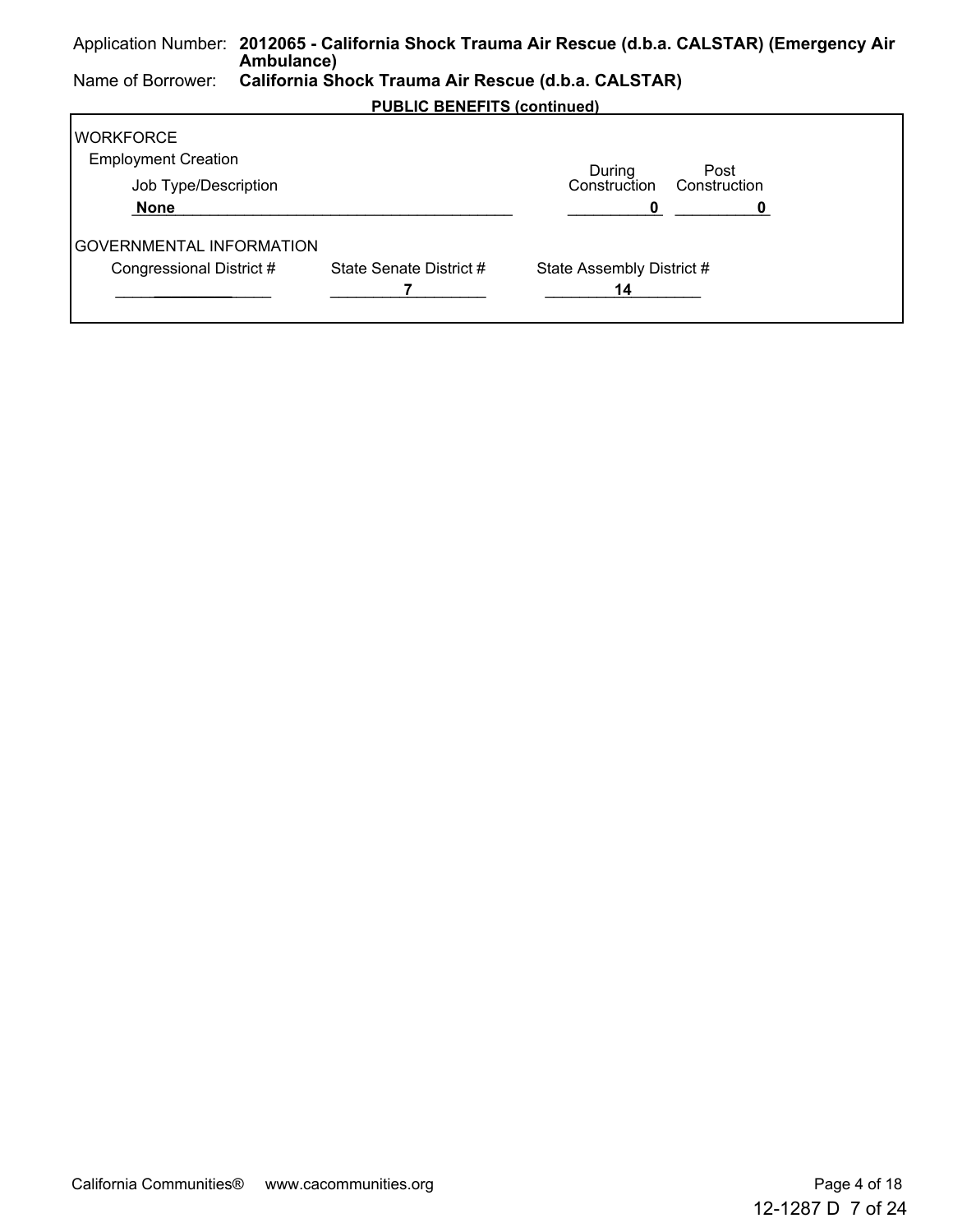

Application: **2012065 - California Shock Trauma Air Rescue (d.b.a. CALSTAR) (Emerge Ambulance)** Borrower: **California Shock Trauma Air Rescue (d.b.a. CALSTAR)**

| FOR HEALTH CARE FACILITY ONLY<br>New Beds:<br>Accute: 0                                                                                                                                                                                     |                                 | Emergency: 0                                             |                                                                |                                        | OTher: 0                    |                              |
|---------------------------------------------------------------------------------------------------------------------------------------------------------------------------------------------------------------------------------------------|---------------------------------|----------------------------------------------------------|----------------------------------------------------------------|----------------------------------------|-----------------------------|------------------------------|
| SB 1953(Hospital Facilities Seismic Safety Act) Compliance?<br>Non-Reimbursed Community Benefits:<br><b>Traditional Charity Care:</b><br>Unpaid Costs of Medicare:<br>Unpaid Costs of Medi-Cal:<br>Non-billed Community Outreach:<br>Other: | \$0<br>\$0<br>\$0<br>\$0<br>\$0 | No                                                       |                                                                |                                        |                             |                              |
| FOR PRIVATE SCHOOL FACILITY ONLY<br>Use of Bond Proceeds<br>No. of Classrooms:<br>No. of Libraries:<br>No. of Athletic Fields:<br>No. of Administrative Facilities:<br>Other                                                                |                                 | 0<br>$\mathbf 0$<br>$\bf{0}$<br>$\pmb{0}$<br>$\mathbf 0$ |                                                                |                                        |                             |                              |
| <b>Tuition Assistance:</b><br><b>Current Tuition:</b><br><b>Total Tuition Assistance Provided:</b><br>% of students receiving at least 50% tuition assistance:                                                                              |                                 |                                                          | $K-8$                                                          | $\bf{0}$<br>$\mathbf 0$<br>$\mathbf 0$ | $9 - 12$                    | 0<br>$\bf{0}$<br>$\mathbf 0$ |
| <b>ENVIRONMENT</b>                                                                                                                                                                                                                          |                                 |                                                          |                                                                |                                        |                             |                              |
| Energy<br>Does the facility exceed Title 24 Standards?<br>If Yes, by what percent?<br>%                                                                                                                                                     | Yes                             | No                                                       | $\overline{M}$ N/A                                             |                                        |                             |                              |
| Does the facility have solar(PV) panels?<br>If Yes, what is the size in kWh?                                                                                                                                                                | $\Box$ Yes                      | No                                                       | $\overline{M}$ N/A                                             |                                        |                             |                              |
| Does the facility purchase carbon credits?<br>If Yes, what is the annual consumption?                                                                                                                                                       | $\Box$ Yes                      | <b>No</b>                                                | $\overline{M}$ N/A                                             |                                        |                             |                              |
| Water                                                                                                                                                                                                                                       |                                 |                                                          |                                                                |                                        |                             |                              |
| Does the facility provide any of the following:<br><b>Efficient Toilets?</b><br>Water-saving showerheads?<br>Drought tolerant landscaping?                                                                                                  | Yes<br>Yes<br>Yes               | No<br><b>No</b><br>No                                    | $\overline{M}$ N/A<br>$\overline{M}$ N/A<br>$\overline{M}$ N/A |                                        |                             |                              |
| Transportation<br>Does the entity provide carpooling or mass-transit subsidies?<br>Does the entity maintain a fuel efficient fleet?                                                                                                         |                                 |                                                          | Yes<br>Yes                                                     | No<br><b>No</b>                        | $\overline{M}$ N/A<br>M N/A |                              |
| Waste<br>Does the project provide recycling facilities?                                                                                                                                                                                     |                                 |                                                          | Yes                                                            | No                                     | $\nabla$ N/A                |                              |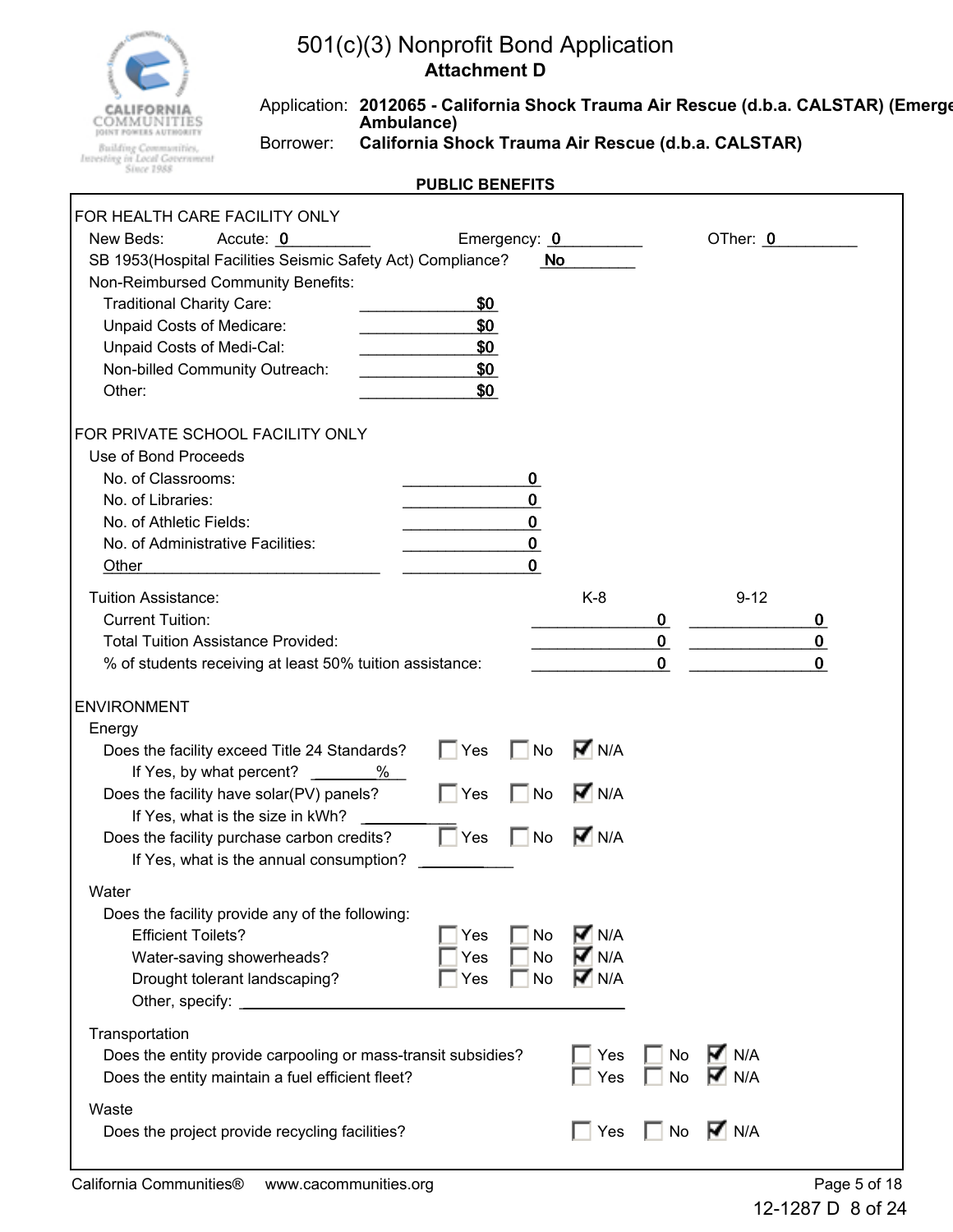#### Application Number: **2012065 - California Shock Trauma Air Rescue (d.b.a. CALSTAR) (Emergency Air Ambulance)** Name of Borrower: **California Shock Trauma Air Rescue (d.b.a. CALSTAR) PUBLIC BENEFITS (continued) WORKFORCE** Employment Creation Job Type/Description During Construction Construction Post  **None** \_\_\_\_\_\_\_\_\_\_\_\_\_\_\_\_\_\_\_\_\_\_\_\_\_\_\_\_\_\_\_\_\_\_\_\_\_\_\_\_\_\_\_\_ \_\_\_\_\_\_\_\_\_\_\_**0** \_\_\_\_\_\_\_\_\_\_\_**0**  GOVERNMENTAL INFORMATION

\_\_\_\_\_\_\_\_\_\_\_\_\_\_\_\_\_\_ **\_\_\_\_\_\_\_\_\_** \_\_\_\_\_\_\_\_\_\_\_\_\_\_\_\_\_\_ **13** \_\_\_\_\_\_\_\_\_\_\_\_\_\_\_\_\_\_ **28**

Congressional District # State Senate District # State Assembly District #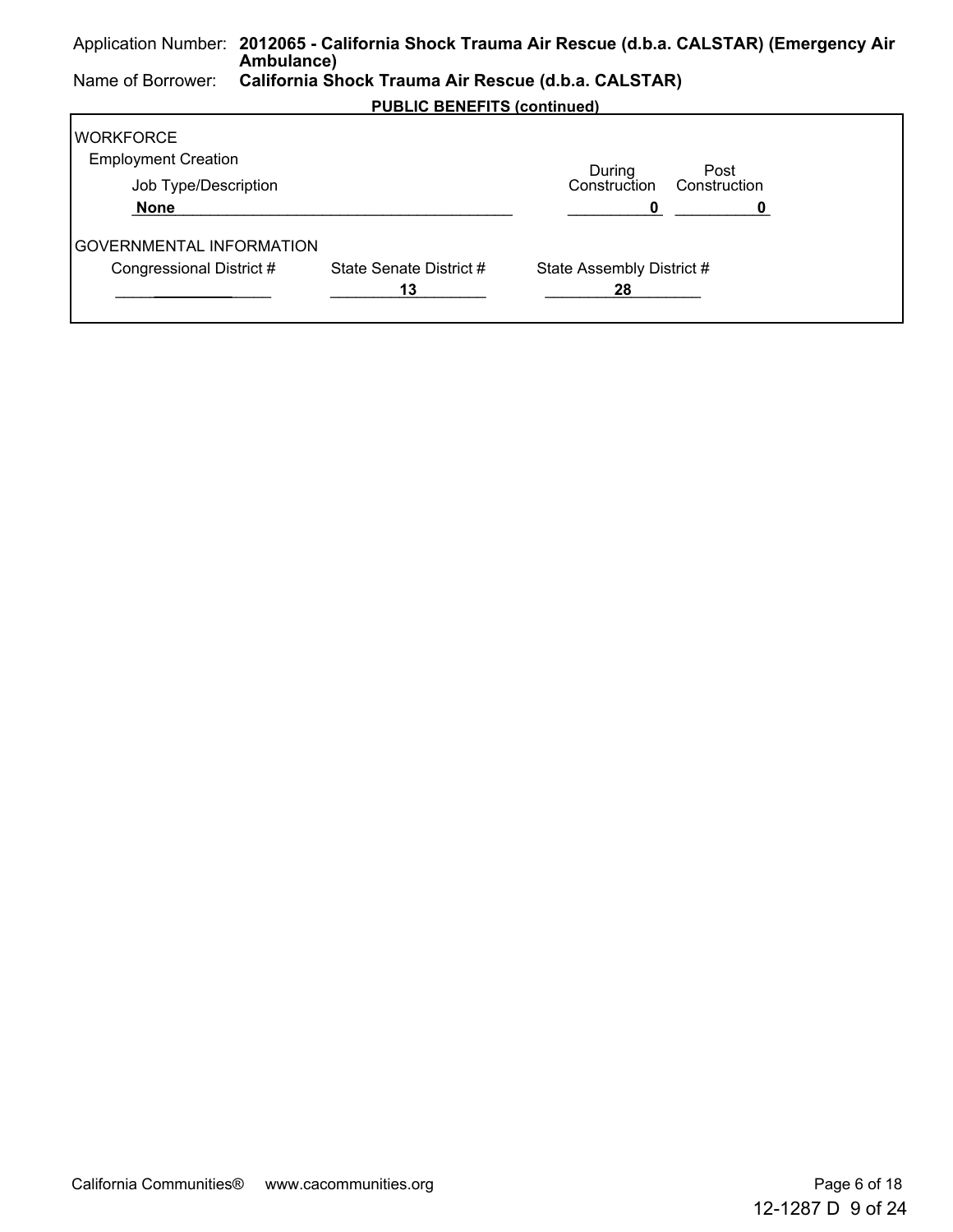

Application: **2012065 - California Shock Trauma Air Rescue (d.b.a. CALSTAR) (Emerge Ambulance)**

**Building Communities,<br>Investing in Local Government**<br>Since 1988

r

Borrower: **California Shock Trauma Air Rescue (d.b.a. CALSTAR)**

| FOR HEALTH CARE FACILITY ONLY                                 |            |              |                    |             |                           |             |
|---------------------------------------------------------------|------------|--------------|--------------------|-------------|---------------------------|-------------|
| New Beds:<br>Accute: 0                                        |            | Emergency: 0 |                    |             | OTher: 0                  |             |
| SB 1953(Hospital Facilities Seismic Safety Act) Compliance?   |            | No           |                    |             |                           |             |
| Non-Reimbursed Community Benefits:                            |            |              |                    |             |                           |             |
| <b>Traditional Charity Care:</b>                              | \$0        |              |                    |             |                           |             |
| Unpaid Costs of Medicare:                                     | \$0        |              |                    |             |                           |             |
| Unpaid Costs of Medi-Cal:                                     | \$0        |              |                    |             |                           |             |
| Non-billed Community Outreach:                                | \$0        |              |                    |             |                           |             |
| Other:                                                        | \$0        |              |                    |             |                           |             |
| FOR PRIVATE SCHOOL FACILITY ONLY                              |            |              |                    |             |                           |             |
| Use of Bond Proceeds                                          |            |              |                    |             |                           |             |
| No. of Classrooms:                                            |            | 0            |                    |             |                           |             |
| No. of Libraries:                                             |            | 0            |                    |             |                           |             |
| No. of Athletic Fields:                                       |            | $\mathbf 0$  |                    |             |                           |             |
| No. of Administrative Facilities:                             |            | $\bf{0}$     |                    |             |                           |             |
| Other                                                         |            | $\bf{0}$     |                    |             |                           |             |
| <b>Tuition Assistance:</b>                                    |            |              | $K-8$              |             | $9 - 12$                  |             |
| <b>Current Tuition:</b>                                       |            |              |                    | 0           |                           | 0           |
| <b>Total Tuition Assistance Provided:</b>                     |            |              |                    | $\bf{0}$    |                           | $\mathbf 0$ |
| % of students receiving at least 50% tuition assistance:      |            |              |                    | $\mathbf 0$ |                           | $\mathbf 0$ |
|                                                               |            |              |                    |             |                           |             |
| <b>ENVIRONMENT</b>                                            |            |              |                    |             |                           |             |
| Energy                                                        |            |              |                    |             |                           |             |
| Does the facility exceed Title 24 Standards?                  | $\Box$ Yes | No           | $\overline{M}$ N/A |             |                           |             |
| If Yes, by what percent?<br>%                                 |            |              |                    |             |                           |             |
| Does the facility have solar(PV) panels?                      | $\Box$ Yes | No           | $\overline{M}$ N/A |             |                           |             |
| If Yes, what is the size in kWh?                              |            |              |                    |             |                           |             |
| Does the facility purchase carbon credits?                    | $\Box$ Yes | <b>No</b>    | $\overline{M}$ N/A |             |                           |             |
| If Yes, what is the annual consumption?                       |            |              |                    |             |                           |             |
| Water                                                         |            |              |                    |             |                           |             |
| Does the facility provide any of the following:               |            |              |                    |             |                           |             |
| <b>Efficient Toilets?</b>                                     | Yes        | No           | $\nabla$ N/A       |             |                           |             |
| Water-saving showerheads?                                     | Yes        | <b>No</b>    | $\overline{M}$ N/A |             |                           |             |
| Drought tolerant landscaping?                                 | Yes        | No           | $\nabla$ N/A       |             |                           |             |
| Other, specify: National Assembly                             |            |              |                    |             |                           |             |
| Transportation                                                |            |              |                    |             |                           |             |
| Does the entity provide carpooling or mass-transit subsidies? |            |              | Yes                | No          | $\nabla \vert$ N/A        |             |
| Does the entity maintain a fuel efficient fleet?              |            |              | Yes                | No          | $\blacktriangleright$ N/A |             |
|                                                               |            |              |                    |             |                           |             |
| Waste                                                         |            |              | $\sqsupset$ Yes    | $\Box$ No   | $\overline{M}$ N/A        |             |
| Does the project provide recycling facilities?                |            |              |                    |             |                           |             |
|                                                               |            |              |                    |             |                           |             |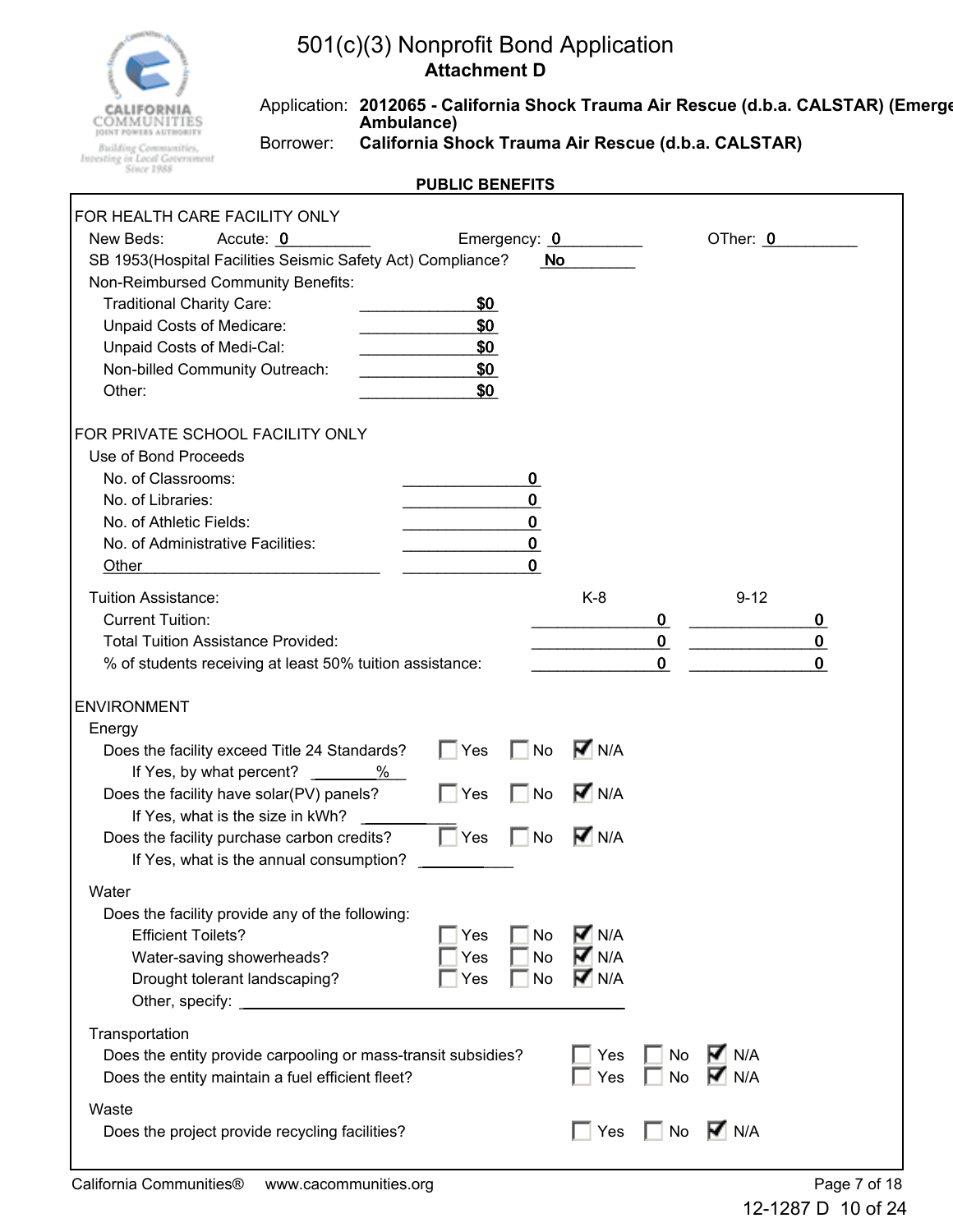#### Application Number: **2012065 - California Shock Trauma Air Rescue (d.b.a. CALSTAR) (Emergency Air Ambulance)** Name of Borrower: **California Shock Trauma Air Rescue (d.b.a. CALSTAR) PUBLIC BENEFITS (continued) WORKFORCE** Employment Creation Job Type/Description During Construction Construction Post  **None** \_\_\_\_\_\_\_\_\_\_\_\_\_\_\_\_\_\_\_\_\_\_\_\_\_\_\_\_\_\_\_\_\_\_\_\_\_\_\_\_\_\_\_\_ \_\_\_\_\_\_\_\_\_\_\_**0** \_\_\_\_\_\_\_\_\_\_\_**0**  GOVERNMENTAL INFORMATION Congressional District # State Senate District # State Assembly District #

\_\_\_\_\_\_\_\_\_\_\_\_\_\_\_\_\_\_ **\_\_\_\_\_\_\_\_\_** \_\_\_\_\_\_\_\_\_\_\_\_\_\_\_\_\_\_ **1** \_\_\_\_\_\_\_\_\_\_\_\_\_\_\_\_\_\_ **4**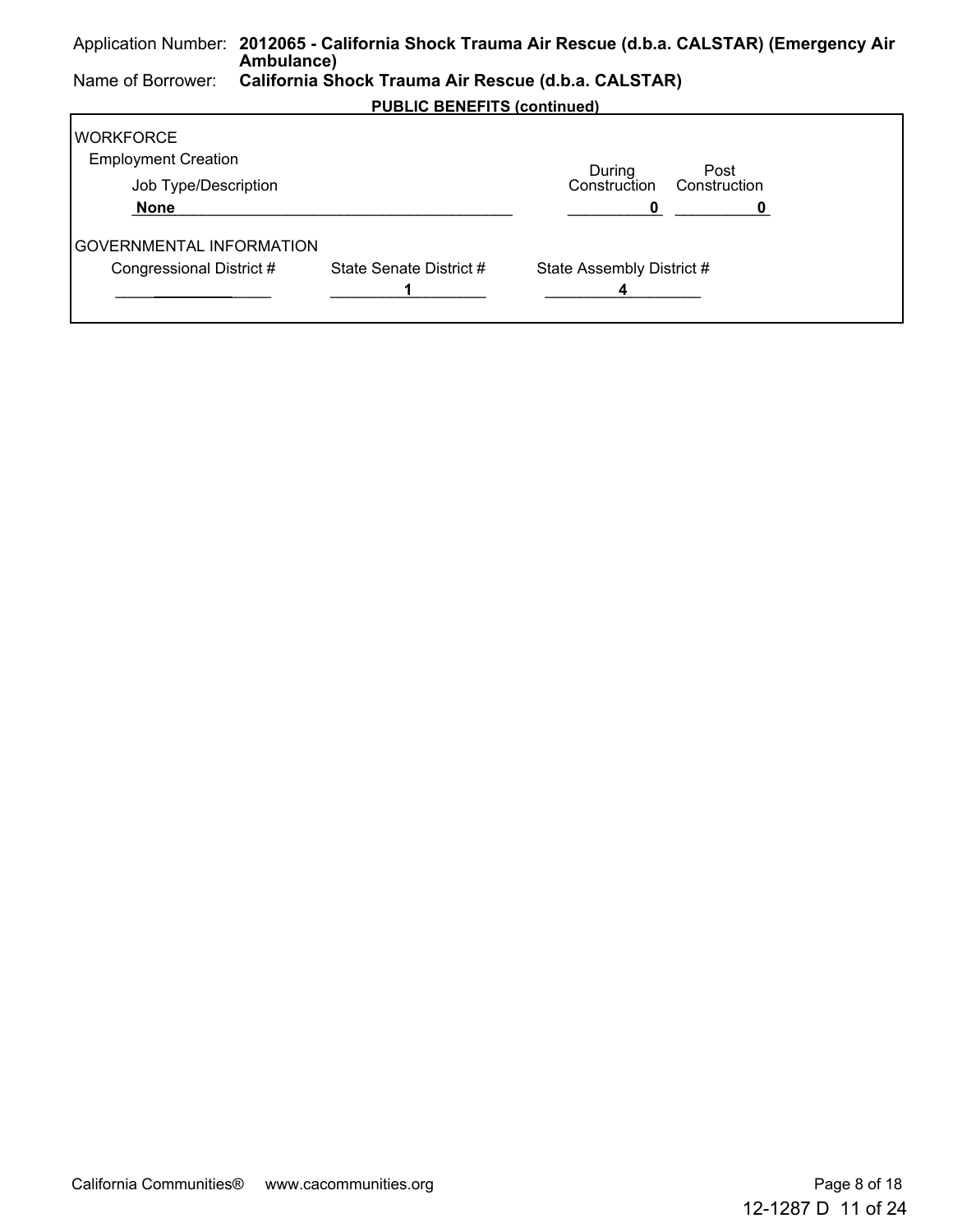

Application: **2012065 - California Shock Trauma Air Rescue (d.b.a. CALSTAR) (Emerge Ambulance)**

**Building Communities,<br>Investing in Local Government**<br>Since 1988

r

Borrower: **California Shock Trauma Air Rescue (d.b.a. CALSTAR)**

| FOR HEALTH CARE FACILITY ONLY                                 |            |              |                    |             |                           |             |
|---------------------------------------------------------------|------------|--------------|--------------------|-------------|---------------------------|-------------|
| New Beds:<br>Accute: 0                                        |            | Emergency: 0 |                    |             | OTher: 0                  |             |
| SB 1953(Hospital Facilities Seismic Safety Act) Compliance?   |            | No           |                    |             |                           |             |
| Non-Reimbursed Community Benefits:                            |            |              |                    |             |                           |             |
| <b>Traditional Charity Care:</b>                              | \$0        |              |                    |             |                           |             |
| Unpaid Costs of Medicare:                                     | \$0        |              |                    |             |                           |             |
| Unpaid Costs of Medi-Cal:                                     | \$0        |              |                    |             |                           |             |
| Non-billed Community Outreach:                                | \$0        |              |                    |             |                           |             |
| Other:                                                        | \$0        |              |                    |             |                           |             |
| FOR PRIVATE SCHOOL FACILITY ONLY                              |            |              |                    |             |                           |             |
| Use of Bond Proceeds                                          |            |              |                    |             |                           |             |
| No. of Classrooms:                                            |            | 0            |                    |             |                           |             |
| No. of Libraries:                                             |            | 0            |                    |             |                           |             |
| No. of Athletic Fields:                                       |            | $\mathbf 0$  |                    |             |                           |             |
| No. of Administrative Facilities:                             |            | $\bf{0}$     |                    |             |                           |             |
| Other                                                         |            | 0            |                    |             |                           |             |
| <b>Tuition Assistance:</b>                                    |            |              | $K-8$              |             | $9 - 12$                  |             |
| <b>Current Tuition:</b>                                       |            |              |                    | $\bf{0}$    |                           | 0           |
| <b>Total Tuition Assistance Provided:</b>                     |            |              |                    | $\pmb{0}$   |                           | 0           |
| % of students receiving at least 50% tuition assistance:      |            |              |                    | $\mathbf 0$ |                           | $\mathbf 0$ |
|                                                               |            |              |                    |             |                           |             |
| <b>ENVIRONMENT</b>                                            |            |              |                    |             |                           |             |
| Energy                                                        |            |              |                    |             |                           |             |
| Does the facility exceed Title 24 Standards?                  | $\Box$ Yes | <b>No</b>    | $\nabla$ N/A       |             |                           |             |
| If Yes, by what percent? ______<br>%                          |            |              |                    |             |                           |             |
| Does the facility have solar(PV) panels?                      | $\Box$ Yes | No           | $\overline{M}$ N/A |             |                           |             |
| If Yes, what is the size in kWh?                              |            |              |                    |             |                           |             |
| Does the facility purchase carbon credits?                    | $\Box$ Yes | <b>No</b>    | $\nabla$ N/A       |             |                           |             |
| If Yes, what is the annual consumption?                       |            |              |                    |             |                           |             |
| Water                                                         |            |              |                    |             |                           |             |
| Does the facility provide any of the following:               |            |              |                    |             |                           |             |
| <b>Efficient Toilets?</b>                                     | Yes        | No           | <b>V</b> N/A       |             |                           |             |
| Water-saving showerheads?                                     | Yes        | <b>No</b>    | $\overline{M}$ N/A |             |                           |             |
| Drought tolerant landscaping?                                 | Yes        | No           | <b>T</b> N/A       |             |                           |             |
|                                                               |            |              |                    |             |                           |             |
| Transportation                                                |            |              |                    |             |                           |             |
| Does the entity provide carpooling or mass-transit subsidies? |            |              | Yes                | No          | $\nabla \vert$ N/A        |             |
| Does the entity maintain a fuel efficient fleet?              |            |              | Yes                | No          | $\blacktriangleright$ N/A |             |
| Waste                                                         |            |              |                    |             |                           |             |
| Does the project provide recycling facilities?                |            |              | Yes                | $\Box$ No   | $\overline{M}$ N/A        |             |
|                                                               |            |              |                    |             |                           |             |
|                                                               |            |              |                    |             |                           |             |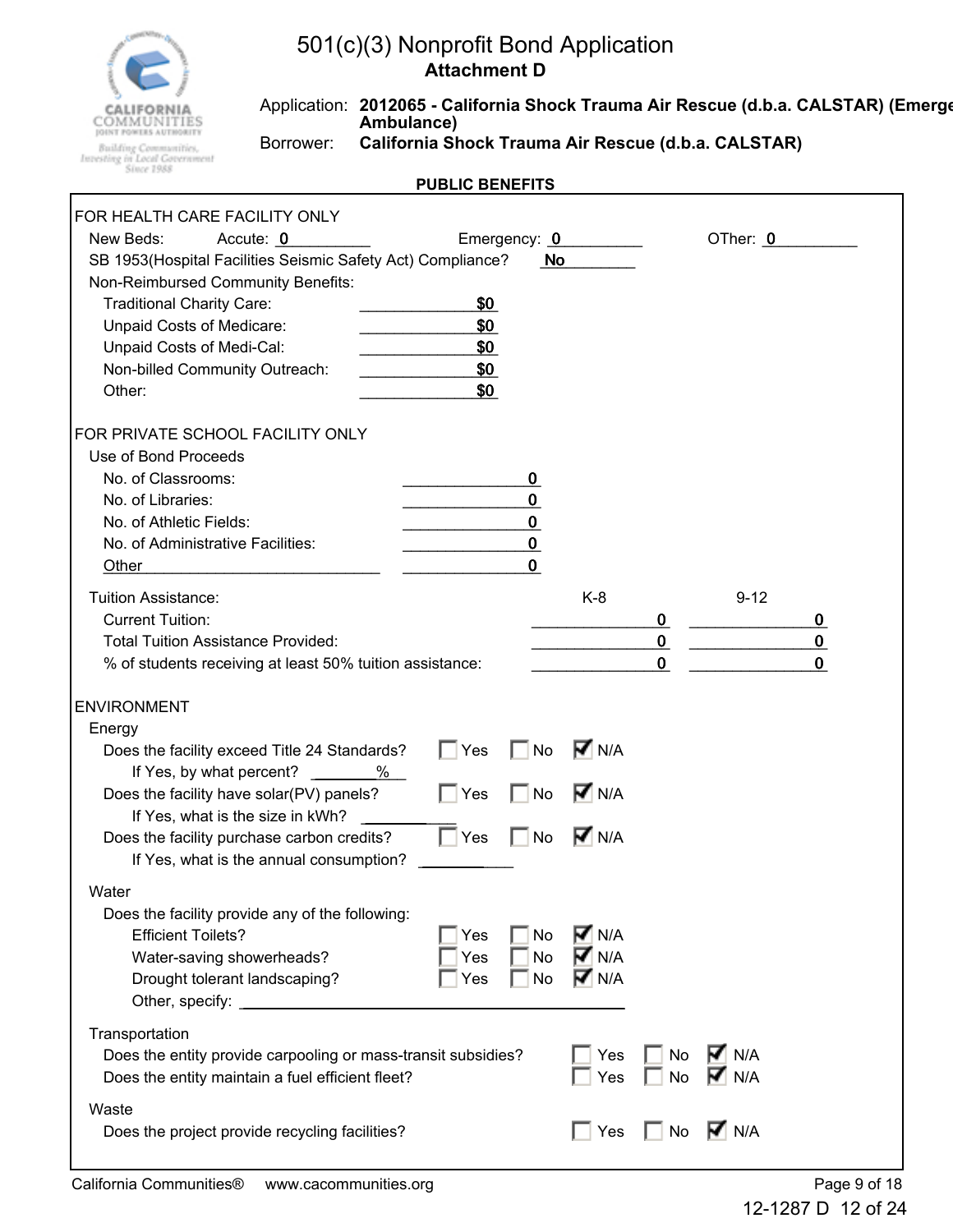#### Application Number: **2012065 - California Shock Trauma Air Rescue (d.b.a. CALSTAR) (Emergency Air Ambulance)** Name of Borrower: **California Shock Trauma Air Rescue (d.b.a. CALSTAR) PUBLIC BENEFITS (continued) WORKFORCE** Employment Creation Job Type/Description During Construction Construction Post  **None** \_\_\_\_\_\_\_\_\_\_\_\_\_\_\_\_\_\_\_\_\_\_\_\_\_\_\_\_\_\_\_\_\_\_\_\_\_\_\_\_\_\_\_\_ \_\_\_\_\_\_\_\_\_\_\_**0** \_\_\_\_\_\_\_\_\_\_\_**0**  GOVERNMENTAL INFORMATION Congressional District # State Senate District # State Assembly District # \_\_\_\_\_\_\_\_\_\_\_\_\_\_\_\_\_\_ **\_\_\_\_\_\_\_\_\_** \_\_\_\_\_\_\_\_\_\_\_\_\_\_\_\_\_\_ **2** \_\_\_\_\_\_\_\_\_\_\_\_\_\_\_\_\_\_ **1**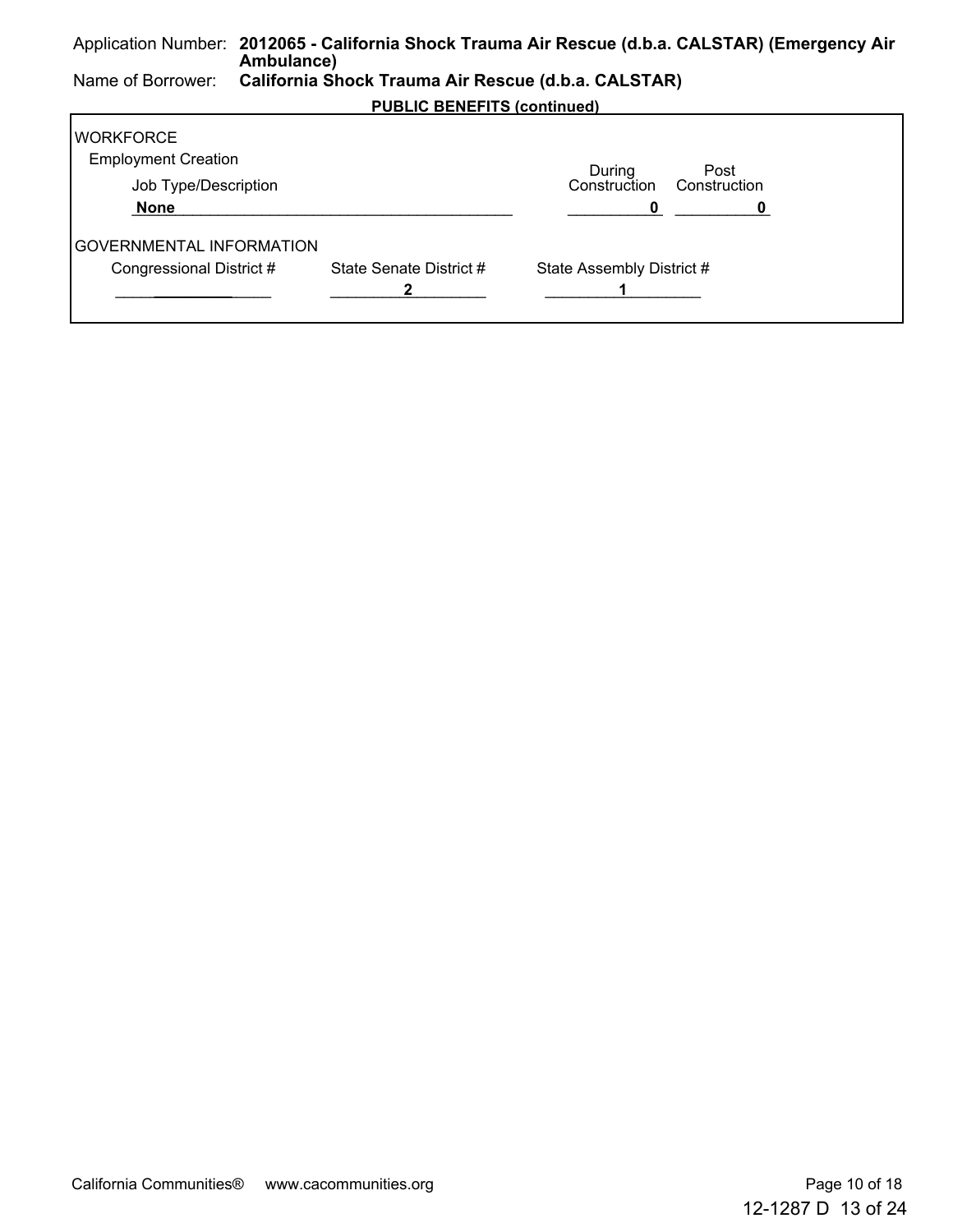

Application: **2012065 - California Shock Trauma Air Rescue (d.b.a. CALSTAR) (Emerge Ambulance)** Borrower: **California Shock Trauma Air Rescue (d.b.a. CALSTAR)**

| FOR HEALTH CARE FACILITY ONLY<br>New Beds:<br>Accute: 0                                                                                                                                                                                     |                                 | Emergency: 0                                             |                                                                |                                        | OTher: 0            |                              |
|---------------------------------------------------------------------------------------------------------------------------------------------------------------------------------------------------------------------------------------------|---------------------------------|----------------------------------------------------------|----------------------------------------------------------------|----------------------------------------|---------------------|------------------------------|
| SB 1953(Hospital Facilities Seismic Safety Act) Compliance?<br>Non-Reimbursed Community Benefits:<br><b>Traditional Charity Care:</b><br>Unpaid Costs of Medicare:<br>Unpaid Costs of Medi-Cal:<br>Non-billed Community Outreach:<br>Other: | \$0<br>\$0<br>\$0<br>\$0<br>\$0 | No                                                       |                                                                |                                        |                     |                              |
| FOR PRIVATE SCHOOL FACILITY ONLY<br>Use of Bond Proceeds<br>No. of Classrooms:<br>No. of Libraries:<br>No. of Athletic Fields:<br>No. of Administrative Facilities:<br>Other                                                                |                                 | 0<br>$\mathbf 0$<br>$\bf{0}$<br>$\pmb{0}$<br>$\mathbf 0$ |                                                                |                                        |                     |                              |
| <b>Tuition Assistance:</b><br><b>Current Tuition:</b><br><b>Total Tuition Assistance Provided:</b><br>% of students receiving at least 50% tuition assistance:                                                                              |                                 |                                                          | $K-8$                                                          | $\bf{0}$<br>$\mathbf 0$<br>$\mathbf 0$ | $9 - 12$            | 0<br>$\bf{0}$<br>$\mathbf 0$ |
| <b>ENVIRONMENT</b>                                                                                                                                                                                                                          |                                 |                                                          |                                                                |                                        |                     |                              |
| Energy                                                                                                                                                                                                                                      |                                 |                                                          |                                                                |                                        |                     |                              |
| Does the facility exceed Title 24 Standards?                                                                                                                                                                                                | Yes                             | No                                                       | $\overline{M}$ N/A                                             |                                        |                     |                              |
| If Yes, by what percent?<br>%<br>Does the facility have solar(PV) panels?<br>If Yes, what is the size in kWh?                                                                                                                               | $\Box$ Yes                      | No                                                       | $\overline{M}$ N/A                                             |                                        |                     |                              |
| Does the facility purchase carbon credits?<br>If Yes, what is the annual consumption?                                                                                                                                                       | $\Box$ Yes                      | <b>No</b>                                                | $\overline{M}$ N/A                                             |                                        |                     |                              |
| Water                                                                                                                                                                                                                                       |                                 |                                                          |                                                                |                                        |                     |                              |
| Does the facility provide any of the following:<br><b>Efficient Toilets?</b><br>Water-saving showerheads?<br>Drought tolerant landscaping?                                                                                                  | Yes<br>Yes<br>Yes               | No<br><b>No</b><br><b>No</b>                             | $\overline{M}$ N/A<br>$\overline{M}$ N/A<br>$\overline{M}$ N/A |                                        |                     |                              |
| Transportation<br>Does the entity provide carpooling or mass-transit subsidies?<br>Does the entity maintain a fuel efficient fleet?                                                                                                         |                                 |                                                          | Yes<br>Yes                                                     | No<br><b>No</b>                        | $\nabla$ n/a<br>N/A |                              |
| Waste<br>Does the project provide recycling facilities?                                                                                                                                                                                     |                                 |                                                          | Yes                                                            | No                                     | $\overline{M}$ N/A  |                              |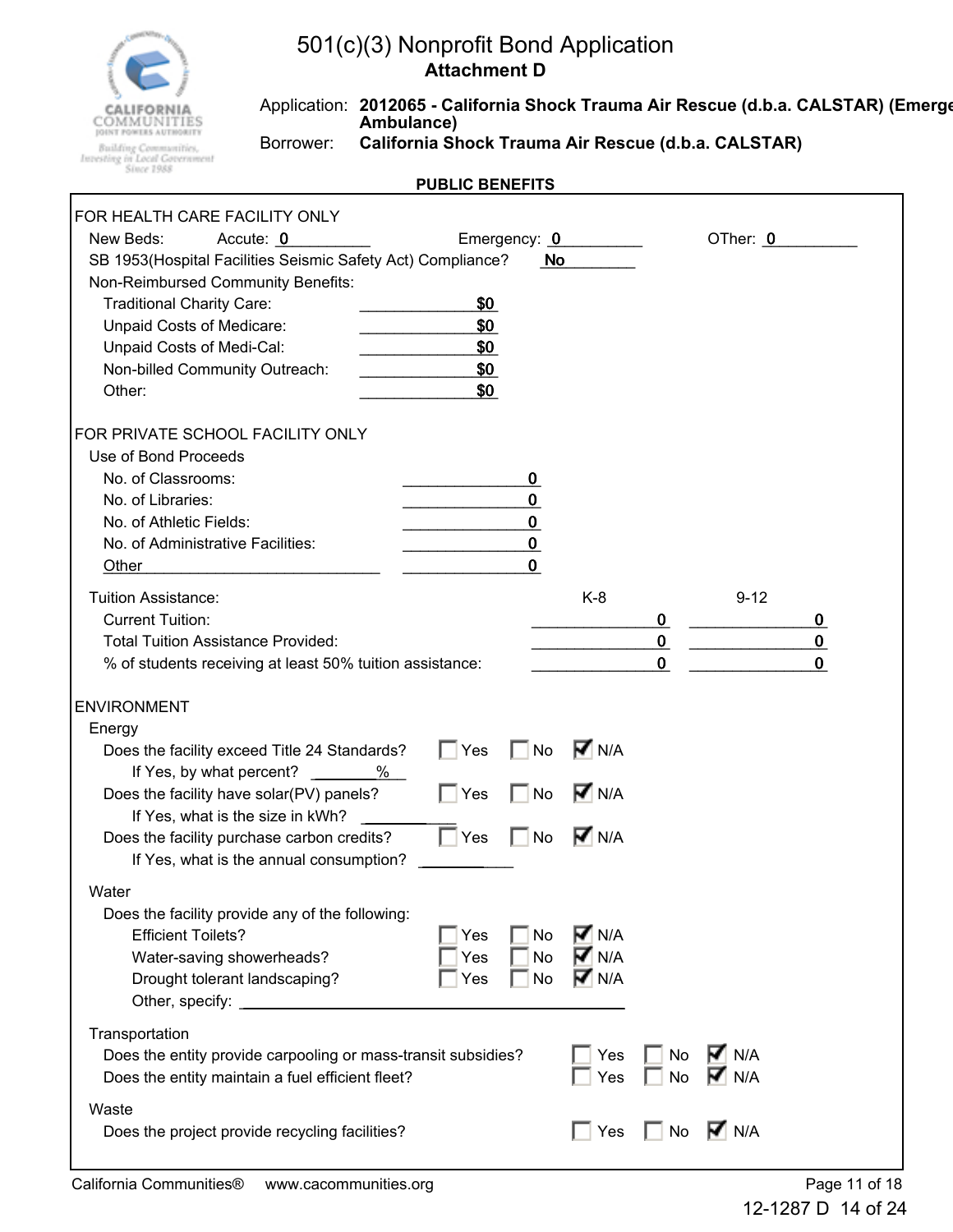#### Application Number: **2012065 - California Shock Trauma Air Rescue (d.b.a. CALSTAR) (Emergency Air Ambulance)** Name of Borrower: **California Shock Trauma Air Rescue (d.b.a. CALSTAR) PUBLIC BENEFITS (continued) WORKFORCE** Employment Creation Job Type/Description During Construction Construction Post  **None** \_\_\_\_\_\_\_\_\_\_\_\_\_\_\_\_\_\_\_\_\_\_\_\_\_\_\_\_\_\_\_\_\_\_\_\_\_\_\_\_\_\_\_\_ \_\_\_\_\_\_\_\_\_\_\_**0** \_\_\_\_\_\_\_\_\_\_\_**0**  GOVERNMENTAL INFORMATION

\_\_\_\_\_\_\_\_\_\_\_\_\_\_\_\_\_\_ **\_\_\_\_\_\_\_\_\_** \_\_\_\_\_\_\_\_\_\_\_\_\_\_\_\_\_\_ **12** \_\_\_\_\_\_\_\_\_\_\_\_\_\_\_\_\_\_ **28**

Congressional District # State Senate District # State Assembly District #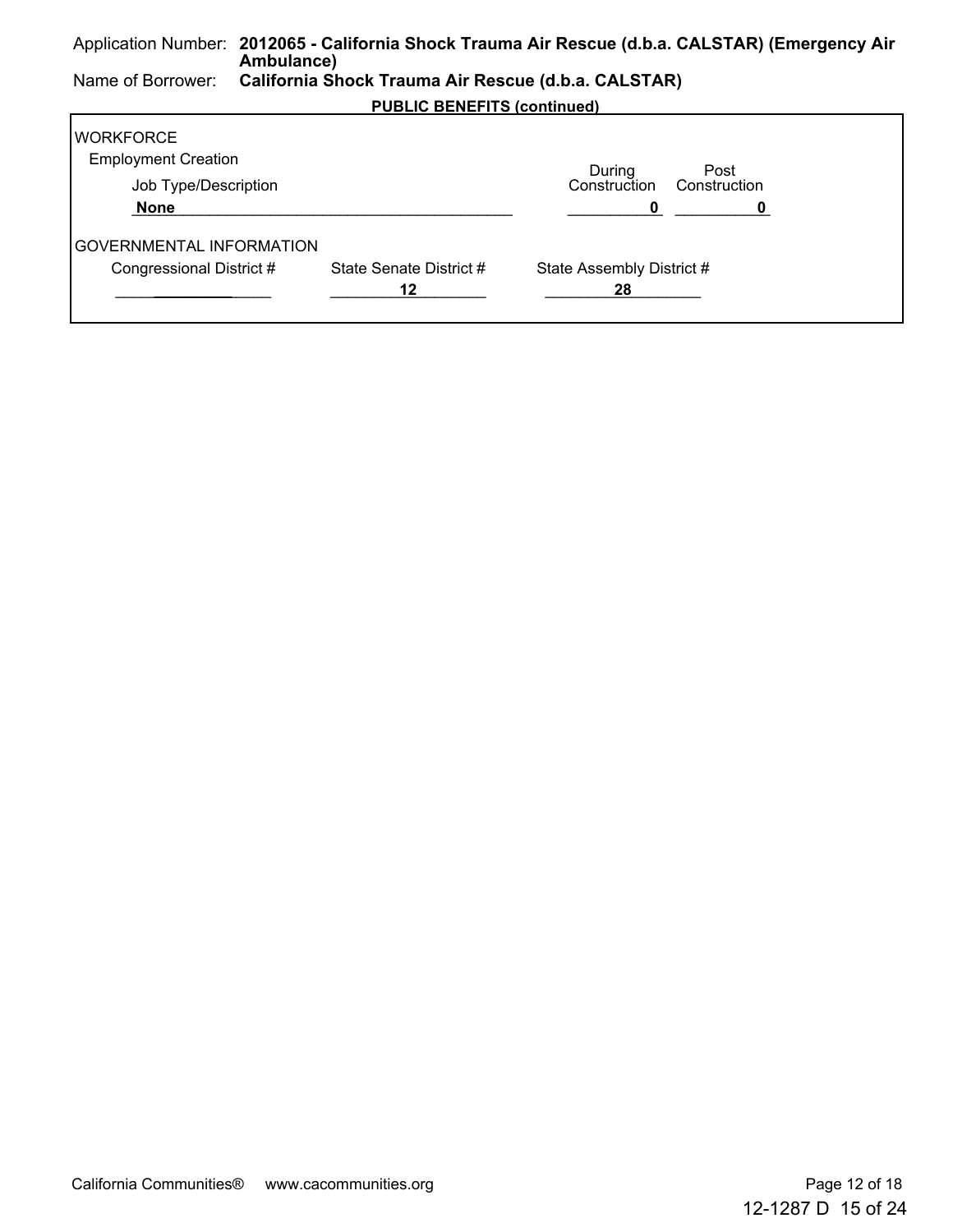

Application: **2012065 - California Shock Trauma Air Rescue (d.b.a. CALSTAR) (Emerge Ambulance)**

**Building Communities,<br>Investing in Local Government**<br>Since 1988

Г

Borrower: **California Shock Trauma Air Rescue (d.b.a. CALSTAR)**

| FOR HEALTH CARE FACILITY ONLY                                 |            |             |                    |             |                           |             |
|---------------------------------------------------------------|------------|-------------|--------------------|-------------|---------------------------|-------------|
| New Beds:<br>Accute: 0<br>Emergency: 0                        |            |             |                    |             | OTher: 0                  |             |
| SB 1953(Hospital Facilities Seismic Safety Act) Compliance?   |            | No          |                    |             |                           |             |
| Non-Reimbursed Community Benefits:                            |            |             |                    |             |                           |             |
| <b>Traditional Charity Care:</b>                              | \$0        |             |                    |             |                           |             |
| Unpaid Costs of Medicare:                                     | \$0        |             |                    |             |                           |             |
| Unpaid Costs of Medi-Cal:                                     | \$0        |             |                    |             |                           |             |
| Non-billed Community Outreach:                                | \$0        |             |                    |             |                           |             |
| Other:                                                        | \$0        |             |                    |             |                           |             |
| FOR PRIVATE SCHOOL FACILITY ONLY                              |            |             |                    |             |                           |             |
| Use of Bond Proceeds                                          |            |             |                    |             |                           |             |
| No. of Classrooms:                                            |            | 0           |                    |             |                           |             |
| No. of Libraries:                                             |            | 0           |                    |             |                           |             |
| No. of Athletic Fields:                                       |            | $\mathbf 0$ |                    |             |                           |             |
| No. of Administrative Facilities:                             |            | $\bf{0}$    |                    |             |                           |             |
| Other                                                         |            | 0           |                    |             |                           |             |
| <b>Tuition Assistance:</b>                                    |            |             | $K-8$              |             | $9 - 12$                  |             |
| <b>Current Tuition:</b>                                       |            |             |                    | $\bf{0}$    |                           | 0           |
| <b>Total Tuition Assistance Provided:</b>                     |            |             |                    | $\pmb{0}$   |                           | 0           |
| % of students receiving at least 50% tuition assistance:      |            |             |                    | $\mathbf 0$ |                           | $\mathbf 0$ |
|                                                               |            |             |                    |             |                           |             |
| <b>ENVIRONMENT</b>                                            |            |             |                    |             |                           |             |
| Energy                                                        |            |             |                    |             |                           |             |
| Does the facility exceed Title 24 Standards?                  | $\Box$ Yes | <b>No</b>   | $\nabla$ N/A       |             |                           |             |
| If Yes, by what percent? ______<br>%                          |            |             |                    |             |                           |             |
| Does the facility have solar(PV) panels?                      | $\Box$ Yes | No          | $\overline{M}$ N/A |             |                           |             |
| If Yes, what is the size in kWh?                              |            |             |                    |             |                           |             |
| Does the facility purchase carbon credits?                    | $\Box$ Yes | <b>No</b>   | $\nabla$ N/A       |             |                           |             |
| If Yes, what is the annual consumption?                       |            |             |                    |             |                           |             |
| Water                                                         |            |             |                    |             |                           |             |
| Does the facility provide any of the following:               |            |             |                    |             |                           |             |
| <b>Efficient Toilets?</b>                                     | Yes        | No          | <b>V</b> N/A       |             |                           |             |
| Water-saving showerheads?                                     | Yes        | <b>No</b>   | $\overline{M}$ N/A |             |                           |             |
| Drought tolerant landscaping?                                 | Yes        | No          | <b>T</b> N/A       |             |                           |             |
|                                                               |            |             |                    |             |                           |             |
| Transportation                                                |            |             |                    |             |                           |             |
| Does the entity provide carpooling or mass-transit subsidies? |            |             | Yes                | No          | $\nabla \vert$ N/A        |             |
| Does the entity maintain a fuel efficient fleet?              |            |             | Yes                | No          | $\blacktriangleright$ N/A |             |
| Waste                                                         |            |             |                    |             |                           |             |
| Does the project provide recycling facilities?                |            |             | Yes                | $\Box$ No   | $\overline{M}$ N/A        |             |
|                                                               |            |             |                    |             |                           |             |
|                                                               |            |             |                    |             |                           |             |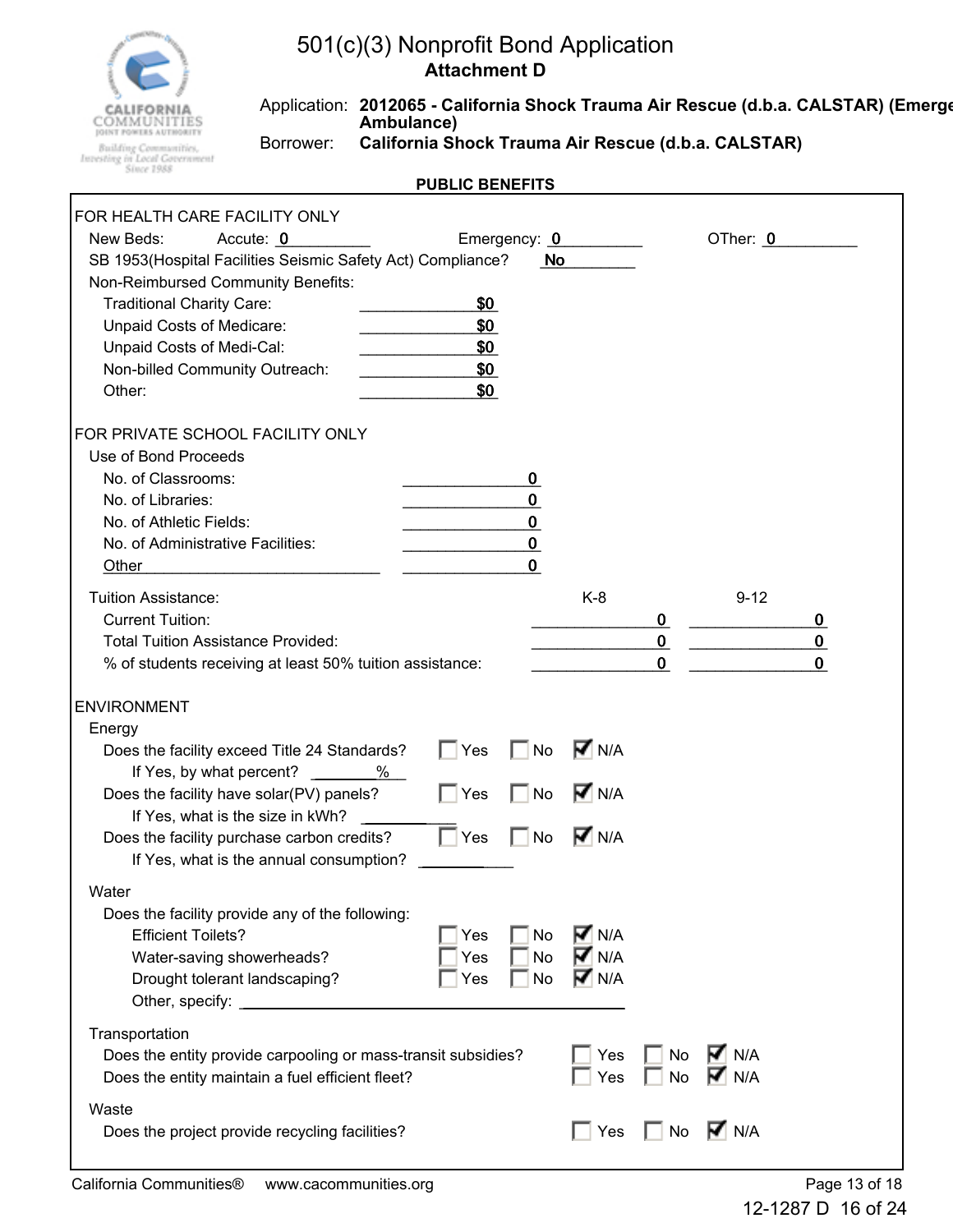#### Application Number: **2012065 - California Shock Trauma Air Rescue (d.b.a. CALSTAR) (Emergency Air Ambulance)** Name of Borrower: **California Shock Trauma Air Rescue (d.b.a. CALSTAR) PUBLIC BENEFITS (continued) WORKFORCE** Employment Creation Job Type/Description During Construction Construction Post  **None** \_\_\_\_\_\_\_\_\_\_\_\_\_\_\_\_\_\_\_\_\_\_\_\_\_\_\_\_\_\_\_\_\_\_\_\_\_\_\_\_\_\_\_\_ \_\_\_\_\_\_\_\_\_\_\_**0** \_\_\_\_\_\_\_\_\_\_\_**0**  GOVERNMENTAL INFORMATION Congressional District # State Senate District # State Assembly District # \_\_\_\_\_\_\_\_\_\_\_\_\_\_\_\_\_\_ **\_\_\_\_\_\_\_\_\_** \_\_\_\_\_\_\_\_\_\_\_\_\_\_\_\_\_\_ **\_\_\_\_\_\_\_\_\_** \_\_\_\_\_\_\_\_\_\_\_\_\_\_\_\_\_\_ **\_\_\_\_\_\_\_\_\_**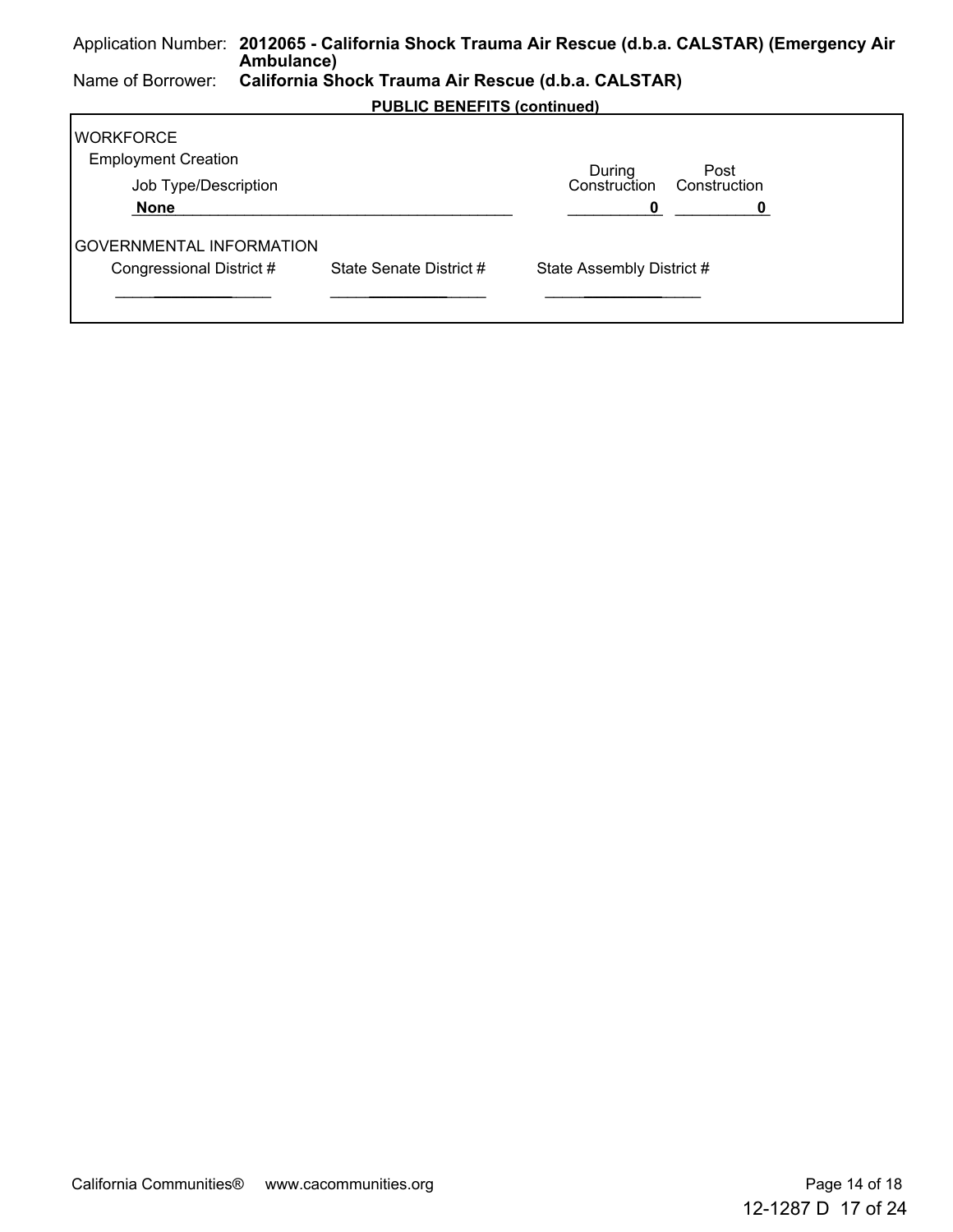

Application: **2012065 - California Shock Trauma Air Rescue (d.b.a. CALSTAR) (Emerge Ambulance)**

**Building Communities,<br>Investing in Local Government**<br>Since 1988

r

Borrower: **California Shock Trauma Air Rescue (d.b.a. CALSTAR)**

| FOR HEALTH CARE FACILITY ONLY                                 |            |             |                    |             |                    |             |
|---------------------------------------------------------------|------------|-------------|--------------------|-------------|--------------------|-------------|
| New Beds:<br>Accute: 0<br>Emergency: 0                        |            |             |                    |             | OTher: 0           |             |
| SB 1953(Hospital Facilities Seismic Safety Act) Compliance?   |            | No          |                    |             |                    |             |
| Non-Reimbursed Community Benefits:                            |            |             |                    |             |                    |             |
| <b>Traditional Charity Care:</b>                              | \$0        |             |                    |             |                    |             |
| Unpaid Costs of Medicare:                                     | \$0        |             |                    |             |                    |             |
| Unpaid Costs of Medi-Cal:                                     | \$0        |             |                    |             |                    |             |
| Non-billed Community Outreach:                                | \$0        |             |                    |             |                    |             |
| Other:                                                        | \$0        |             |                    |             |                    |             |
| FOR PRIVATE SCHOOL FACILITY ONLY                              |            |             |                    |             |                    |             |
| Use of Bond Proceeds                                          |            |             |                    |             |                    |             |
| No. of Classrooms:                                            |            | $\bf{0}$    |                    |             |                    |             |
| No. of Libraries:                                             |            | 0           |                    |             |                    |             |
| No. of Athletic Fields:                                       |            | $\mathbf 0$ |                    |             |                    |             |
| No. of Administrative Facilities:                             |            | $\bf{0}$    |                    |             |                    |             |
| Other                                                         |            | 0           |                    |             |                    |             |
| <b>Tuition Assistance:</b>                                    |            |             | $K-8$              |             | $9 - 12$           |             |
| <b>Current Tuition:</b>                                       |            |             |                    | 0           |                    | 0           |
| <b>Total Tuition Assistance Provided:</b>                     |            |             |                    | $\mathbf 0$ |                    | $\mathbf 0$ |
| % of students receiving at least 50% tuition assistance:      |            |             |                    | $\mathbf 0$ |                    | $\mathbf 0$ |
|                                                               |            |             |                    |             |                    |             |
| <b>ENVIRONMENT</b>                                            |            |             |                    |             |                    |             |
| Energy                                                        |            |             |                    |             |                    |             |
| Does the facility exceed Title 24 Standards?                  | $\Box$ Yes | <b>No</b>   | $\overline{M}$ N/A |             |                    |             |
| If Yes, by what percent?<br>%                                 |            |             |                    |             |                    |             |
| Does the facility have solar(PV) panels?                      | $\Box$ Yes | No          | $\overline{M}$ N/A |             |                    |             |
| If Yes, what is the size in kWh?                              |            |             |                    |             |                    |             |
| Does the facility purchase carbon credits?                    | $\Box$ Yes | <b>No</b>   | $\overline{M}$ N/A |             |                    |             |
| If Yes, what is the annual consumption?                       |            |             |                    |             |                    |             |
| Water                                                         |            |             |                    |             |                    |             |
| Does the facility provide any of the following:               |            |             |                    |             |                    |             |
| <b>Efficient Toilets?</b>                                     | Yes        | No          | $\overline{M}$ N/A |             |                    |             |
| Water-saving showerheads?                                     | Yes        | No          | $\overline{M}$ N/A |             |                    |             |
| Drought tolerant landscaping?                                 | Yes        | <b>No</b>   | <b>V</b> N/A       |             |                    |             |
|                                                               |            |             |                    |             |                    |             |
| Transportation                                                |            |             |                    |             |                    |             |
| Does the entity provide carpooling or mass-transit subsidies? |            |             | Yes                | No          | $\nabla \vert$ N/A |             |
| Does the entity maintain a fuel efficient fleet?              |            |             | Yes                | No          | M N/A              |             |
|                                                               |            |             |                    |             |                    |             |
| Waste                                                         |            |             |                    |             |                    |             |
| Does the project provide recycling facilities?                |            |             | $\sqsupset$ Yes    | $\Box$ No   | $\overline{M}$ N/A |             |
|                                                               |            |             |                    |             |                    |             |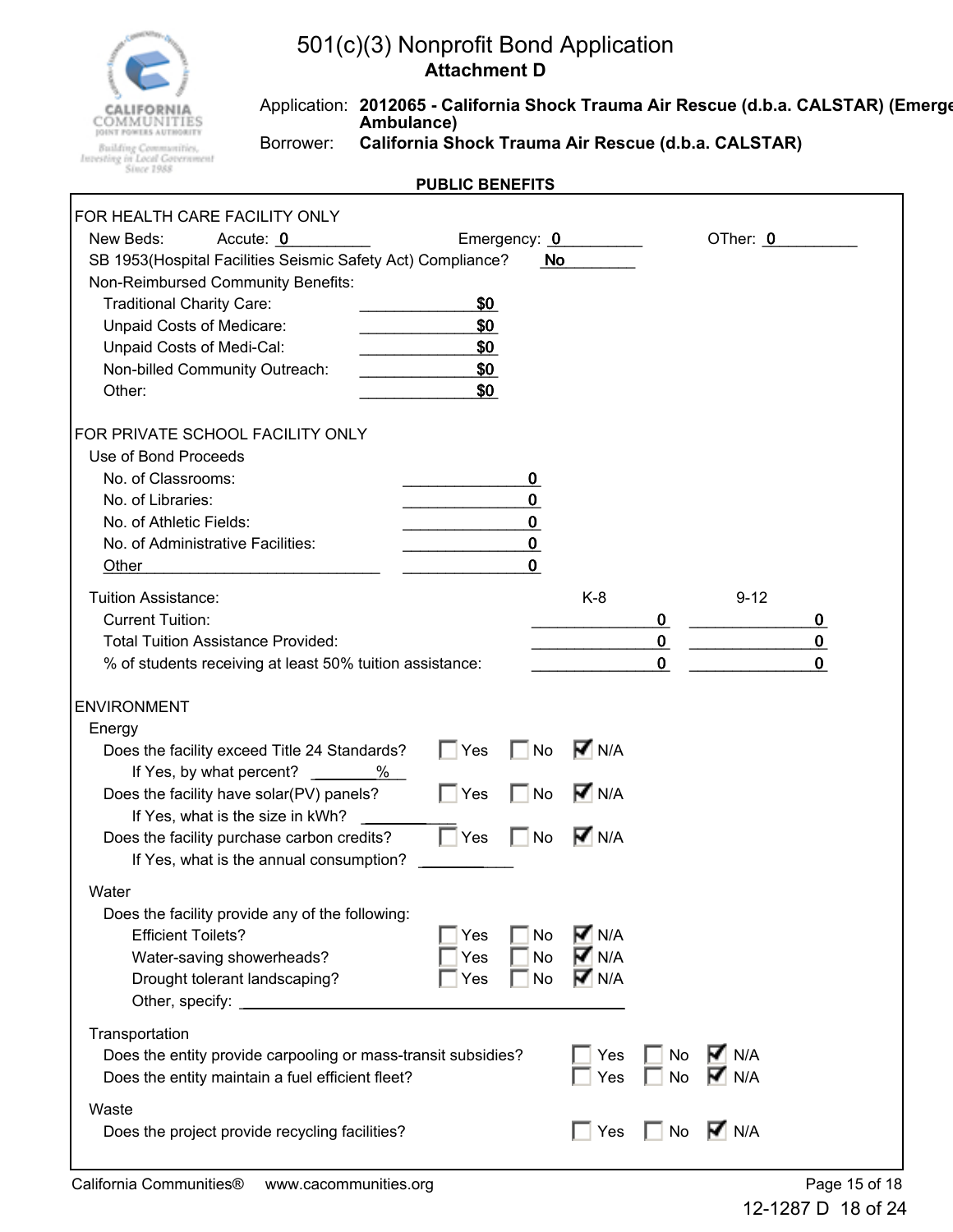#### Application Number: **2012065 - California Shock Trauma Air Rescue (d.b.a. CALSTAR) (Emergency Air Ambulance)** Name of Borrower: **California Shock Trauma Air Rescue (d.b.a. CALSTAR) PUBLIC BENEFITS (continued) WORKFORCE** Employment Creation Job Type/Description During Construction Construction Post  **None** \_\_\_\_\_\_\_\_\_\_\_\_\_\_\_\_\_\_\_\_\_\_\_\_\_\_\_\_\_\_\_\_\_\_\_\_\_\_\_\_\_\_\_\_ \_\_\_\_\_\_\_\_\_\_\_**0** \_\_\_\_\_\_\_\_\_\_\_**0**  GOVERNMENTAL INFORMATION

\_\_\_\_\_\_\_\_\_\_\_\_\_\_\_\_\_\_ **\_\_\_\_\_\_\_\_\_** \_\_\_\_\_\_\_\_\_\_\_\_\_\_\_\_\_\_ **15** \_\_\_\_\_\_\_\_\_\_\_\_\_\_\_\_\_\_ **33**

Congressional District # State Senate District # State Assembly District #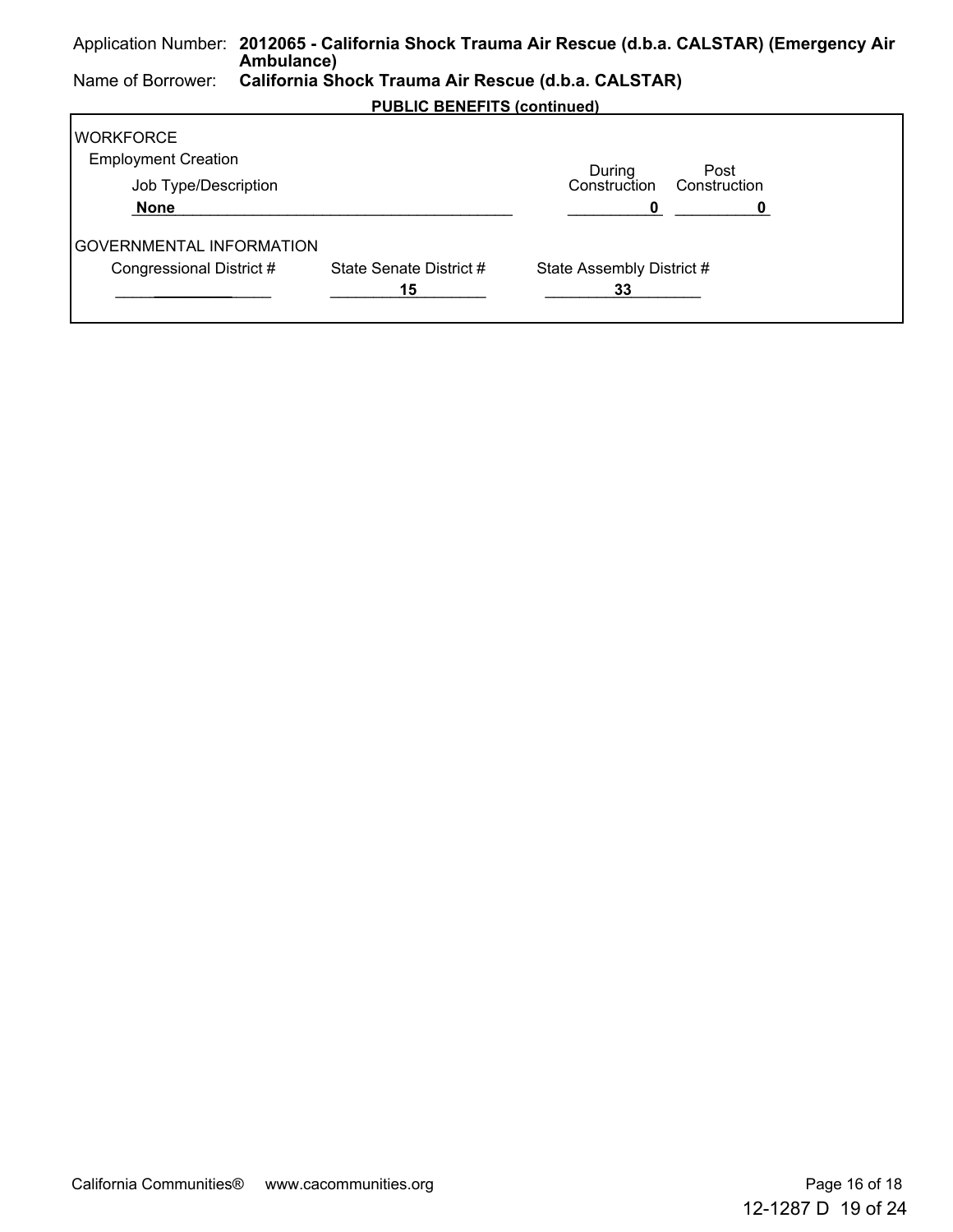

Application: **2012065 - California Shock Trauma Air Rescue (d.b.a. CALSTAR) (Emerge Ambulance)**

**Building Communities,<br>Investing in Local Government**<br>Since 1988

r

Borrower: **California Shock Trauma Air Rescue (d.b.a. CALSTAR)**

| FOR HEALTH CARE FACILITY ONLY                                 |            |             |                    |             |                           |              |
|---------------------------------------------------------------|------------|-------------|--------------------|-------------|---------------------------|--------------|
| New Beds:<br>Accute: 0<br>Emergency: 0                        |            |             |                    |             | OTher: 0                  |              |
| SB 1953(Hospital Facilities Seismic Safety Act) Compliance?   |            | No          |                    |             |                           |              |
| Non-Reimbursed Community Benefits:                            |            |             |                    |             |                           |              |
| <b>Traditional Charity Care:</b>                              | \$0        |             |                    |             |                           |              |
| Unpaid Costs of Medicare:                                     | \$0        |             |                    |             |                           |              |
| Unpaid Costs of Medi-Cal:                                     | \$0        |             |                    |             |                           |              |
| Non-billed Community Outreach:                                | \$0        |             |                    |             |                           |              |
| Other:                                                        | \$0        |             |                    |             |                           |              |
| FOR PRIVATE SCHOOL FACILITY ONLY                              |            |             |                    |             |                           |              |
| Use of Bond Proceeds                                          |            |             |                    |             |                           |              |
| No. of Classrooms:                                            |            | 0           |                    |             |                           |              |
| No. of Libraries:                                             |            | 0           |                    |             |                           |              |
| No. of Athletic Fields:                                       |            | $\mathbf 0$ |                    |             |                           |              |
| No. of Administrative Facilities:                             |            | $\bf{0}$    |                    |             |                           |              |
| Other                                                         |            | 0           |                    |             |                           |              |
| <b>Tuition Assistance:</b>                                    |            |             | $K-8$              |             | $9 - 12$                  |              |
| <b>Current Tuition:</b>                                       |            |             |                    | $\bf{0}$    |                           | 0            |
| <b>Total Tuition Assistance Provided:</b>                     |            |             |                    | $\pmb{0}$   |                           | $\mathbf 0$  |
| % of students receiving at least 50% tuition assistance:      |            |             |                    | $\mathbf 0$ |                           | $\mathbf{0}$ |
|                                                               |            |             |                    |             |                           |              |
| <b>ENVIRONMENT</b>                                            |            |             |                    |             |                           |              |
| Energy                                                        |            |             |                    |             |                           |              |
| Does the facility exceed Title 24 Standards?                  | $\Box$ Yes | <b>No</b>   | $\overline{M}$ N/A |             |                           |              |
| If Yes, by what percent?<br>%                                 |            |             |                    |             |                           |              |
| Does the facility have solar(PV) panels?                      | $\Box$ Yes | No          | $\overline{M}$ N/A |             |                           |              |
| If Yes, what is the size in kWh?                              |            |             |                    |             |                           |              |
| Does the facility purchase carbon credits?                    | $\Box$ Yes | <b>No</b>   | $\nabla$ N/A       |             |                           |              |
| If Yes, what is the annual consumption?                       |            |             |                    |             |                           |              |
|                                                               |            |             |                    |             |                           |              |
| Water                                                         |            |             |                    |             |                           |              |
| Does the facility provide any of the following:               |            |             |                    |             |                           |              |
| <b>Efficient Toilets?</b>                                     | Yes        | No          | <b>V</b> N/A       |             |                           |              |
| Water-saving showerheads?                                     | Yes        | <b>No</b>   | $\overline{M}$ N/A |             |                           |              |
| Drought tolerant landscaping?                                 | Yes        | <b>No</b>   | $\overline{M}$ N/A |             |                           |              |
| Other, specify: ______________                                |            |             |                    |             |                           |              |
| Transportation                                                |            |             |                    |             |                           |              |
| Does the entity provide carpooling or mass-transit subsidies? |            |             | Yes                | No          | $\blacktriangledown$ N/A  |              |
| Does the entity maintain a fuel efficient fleet?              |            |             | Yes                | No          | $\blacktriangleright$ N/A |              |
|                                                               |            |             |                    |             |                           |              |
| Waste                                                         |            |             |                    |             |                           |              |
| Does the project provide recycling facilities?                |            |             | $\sqsupset$ Yes    | $\Box$ No   | $\nabla$ N/A              |              |
|                                                               |            |             |                    |             |                           |              |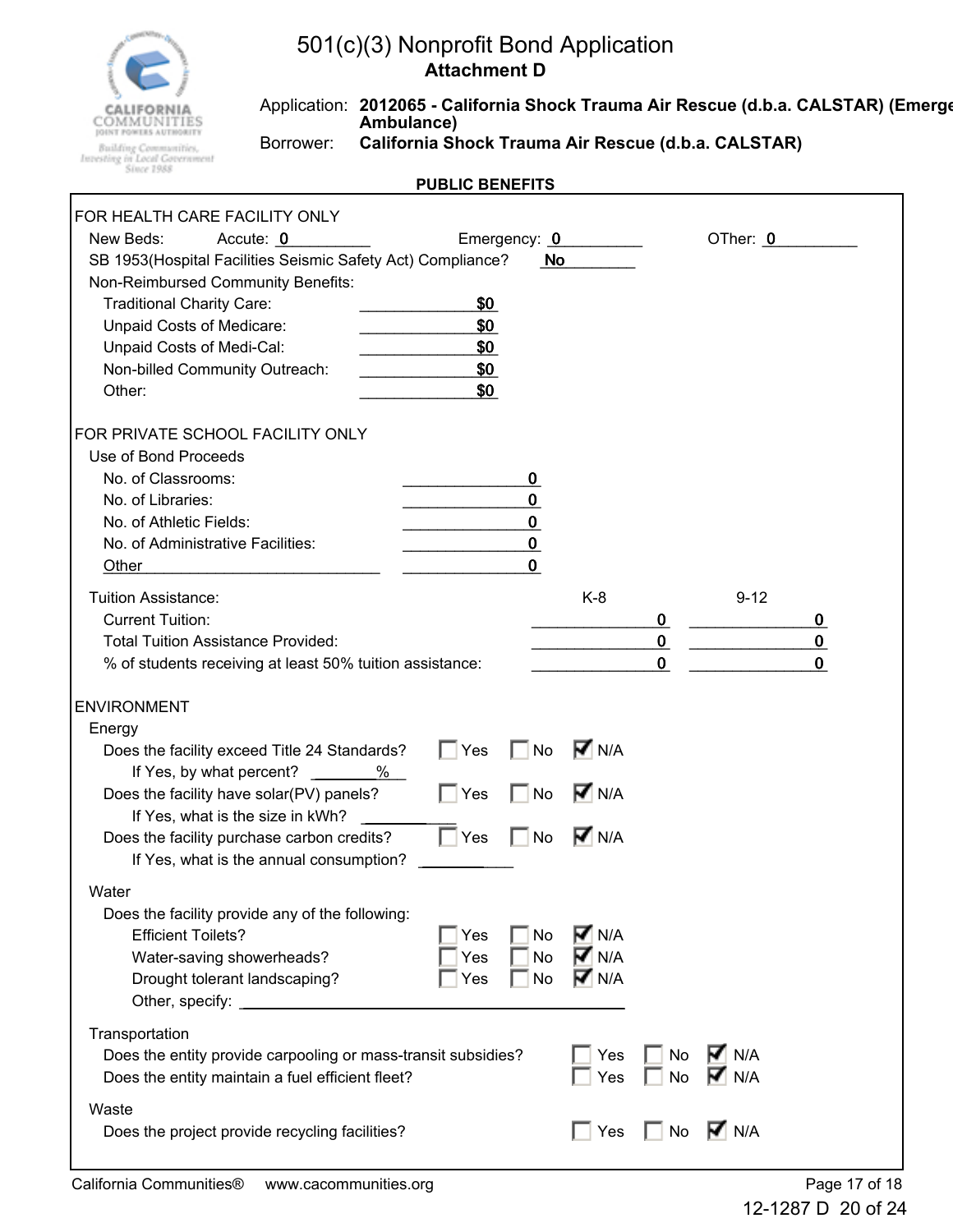#### Application Number: **2012065 - California Shock Trauma Air Rescue (d.b.a. CALSTAR) (Emergency Air Ambulance)** Name of Borrower: **California Shock Trauma Air Rescue (d.b.a. CALSTAR) PUBLIC BENEFITS (continued) WORKFORCE** Employment Creation Job Type/Description During Construction Construction Post  **None** \_\_\_\_\_\_\_\_\_\_\_\_\_\_\_\_\_\_\_\_\_\_\_\_\_\_\_\_\_\_\_\_\_\_\_\_\_\_\_\_\_\_\_\_ \_\_\_\_\_\_\_\_\_\_\_**0** \_\_\_\_\_\_\_\_\_\_\_**0**  GOVERNMENTAL INFORMATION Congressional District # State Senate District # State Assembly District #

\_\_\_\_\_\_\_\_\_\_\_\_\_\_\_\_\_\_ **\_\_\_\_\_\_\_\_\_** \_\_\_\_\_\_\_\_\_\_\_\_\_\_\_\_\_\_ **5** \_\_\_\_\_\_\_\_\_\_\_\_\_\_\_\_\_\_ **8**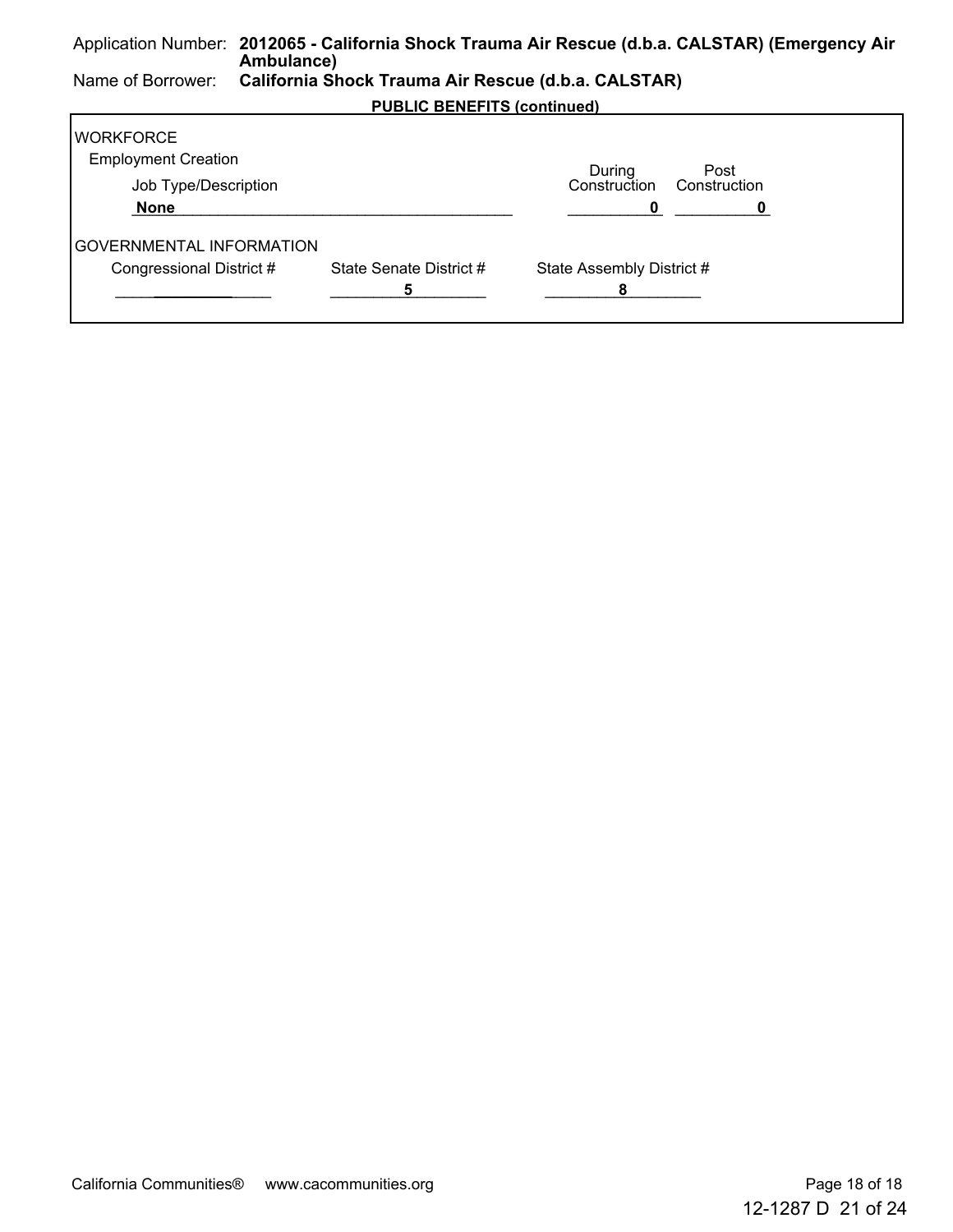

### Application Number: **2012065 - California Shock Trauma Air Rescue (d.b.a. CALSTAR) (Emergency Air Ambulance)**

| <b>Attachment E</b>                                                    |                                                                                                                                                                           |  |  |
|------------------------------------------------------------------------|---------------------------------------------------------------------------------------------------------------------------------------------------------------------------|--|--|
| FACILITY #1) CALSTAR (Main Location)<br><b>Project Street Address:</b> | 4933 Bailey Loop                                                                                                                                                          |  |  |
| City:                                                                  | <b>Mcclellan</b><br>State: CA<br>Zip Code: 95652                                                                                                                          |  |  |
| County:                                                                | Sacramento                                                                                                                                                                |  |  |
|                                                                        | Is Project located in unincorporated part of the County? Yes                                                                                                              |  |  |
| <b>Contact Name:</b>                                                   | Has the city or county in which the project is located been contacted? If so, please provide name, title, telephone<br>number and e-mail address of the person contacted: |  |  |
| Title:                                                                 |                                                                                                                                                                           |  |  |
| Telephone:                                                             | <u> 1989 - Johann Barbara, martin a</u>                                                                                                                                   |  |  |
| Fax:                                                                   |                                                                                                                                                                           |  |  |
| E-mail:                                                                |                                                                                                                                                                           |  |  |
| FACILITY #2) CALSTAR-CS1-Concord                                       |                                                                                                                                                                           |  |  |
| <b>Project Street Address:</b>                                         | 177 John Glenn Dr.                                                                                                                                                        |  |  |
| City:                                                                  | Concord<br>State: CA<br>Zip Code: 94530                                                                                                                                   |  |  |
| County:                                                                | <b>Contra Costa</b>                                                                                                                                                       |  |  |
|                                                                        | Is Project located in unincorporated part of the County? No                                                                                                               |  |  |
|                                                                        | Has the city or county in which the project is located been contacted? If so, please provide name, title, telephone number and e-mail address of the person contacted:    |  |  |
| <b>Contact Name:</b>                                                   |                                                                                                                                                                           |  |  |
| Title:                                                                 |                                                                                                                                                                           |  |  |
| Telephone:                                                             | Ext.                                                                                                                                                                      |  |  |
| Fax:                                                                   |                                                                                                                                                                           |  |  |
| E-mail:                                                                |                                                                                                                                                                           |  |  |
| FACILITY #3) CALSTAR-CS2-Gilroy                                        |                                                                                                                                                                           |  |  |
| Project Street Address:                                                | 590 Cohansey Ave.                                                                                                                                                         |  |  |
| City:                                                                  | Gilroy State: CA<br>Zip Code: 95020                                                                                                                                       |  |  |
| County:                                                                | Santa Clara                                                                                                                                                               |  |  |
|                                                                        | Is Project located in unincorporated part of the County? No                                                                                                               |  |  |
|                                                                        | Has the city or county in which the project is located been contacted? If so, please provide name, title, telephone<br>number and e-mail address of the person contacted: |  |  |
| <b>Contact Name:</b>                                                   |                                                                                                                                                                           |  |  |
| Title:                                                                 |                                                                                                                                                                           |  |  |
| Telephone:                                                             | Ext.                                                                                                                                                                      |  |  |
| Fax:                                                                   |                                                                                                                                                                           |  |  |
| E-mail:                                                                |                                                                                                                                                                           |  |  |
|                                                                        | Page 1 of 3                                                                                                                                                               |  |  |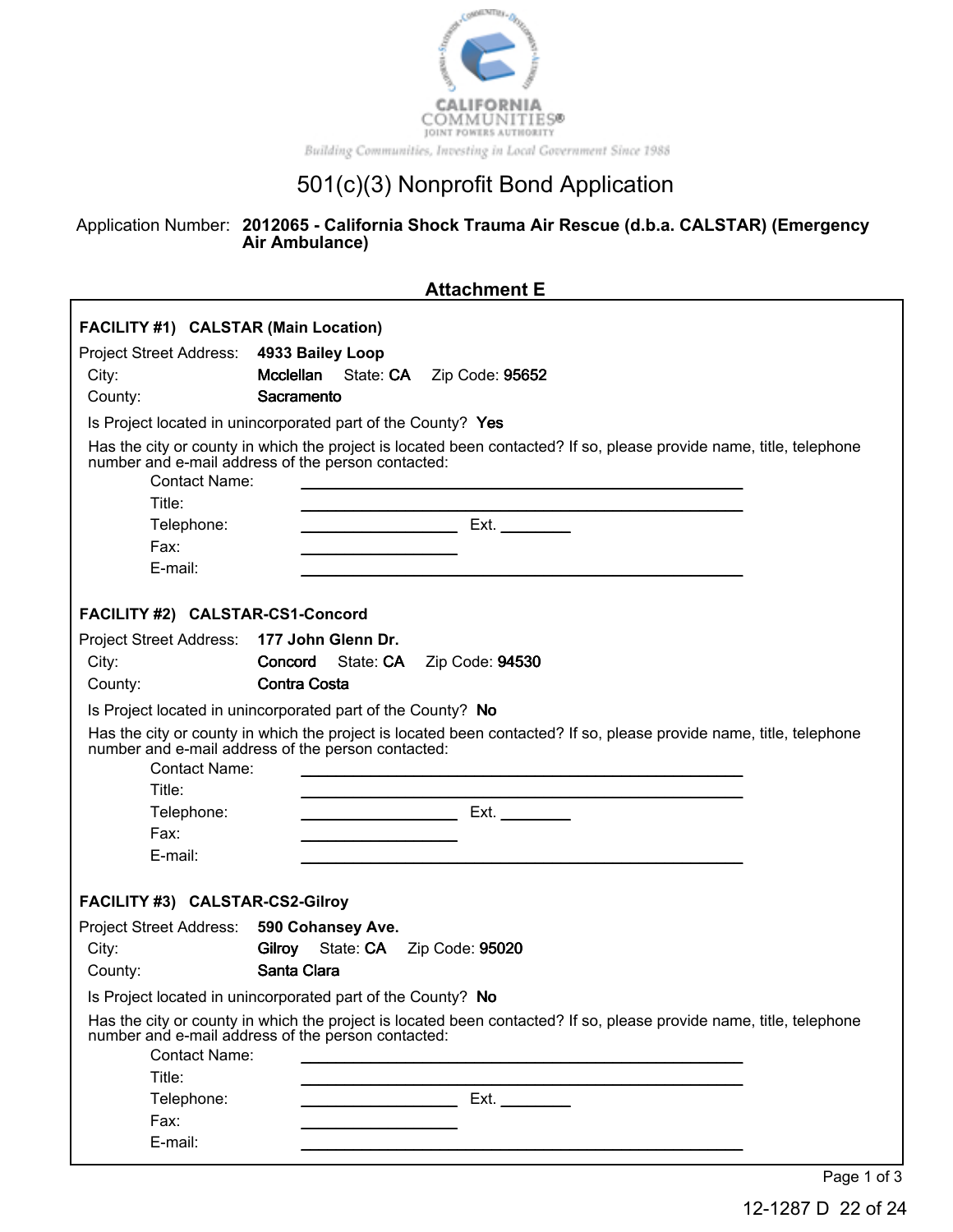

### Application Number: **2012065 - California Shock Trauma Air Rescue (d.b.a. CALSTAR) (Emergency Air Ambulance)**

|                                           | <b>Attachment E</b>                                                                                                                                                       |
|-------------------------------------------|---------------------------------------------------------------------------------------------------------------------------------------------------------------------------|
| FACILITY #4) CALSTAR-CS3-Auburn           |                                                                                                                                                                           |
| Project Street Address: 13750 Lincoln Way |                                                                                                                                                                           |
| City:                                     | Auburn<br>State: CA    Zip Code: 95603                                                                                                                                    |
| County:                                   | Placer                                                                                                                                                                    |
|                                           | Is Project located in unincorporated part of the County? No                                                                                                               |
| <b>Contact Name:</b>                      | Has the city or county in which the project is located been contacted? If so, please provide name, title, telephone<br>number and e-mail address of the person contacted: |
| Title:                                    |                                                                                                                                                                           |
| Telephone:                                | Ext.<br><u> 1980 - Johann Barnett, fransk kongresu</u>                                                                                                                    |
| Fax:                                      | <u> 1989 - Johann Barn, amerikan besteman besteman besteman besteman besteman besteman besteman besteman besteman</u>                                                     |
| E-mail:                                   |                                                                                                                                                                           |
| FACILITY #5) CALSTAR-CS4-Ukiah            |                                                                                                                                                                           |
| <b>Project Street Address:</b>            | 1407 S. State Street                                                                                                                                                      |
| City:                                     | State: CA    Zip Code: 95482<br>Ukiah                                                                                                                                     |
| County:                                   | Mendocino                                                                                                                                                                 |
|                                           | Is Project located in unincorporated part of the County? No                                                                                                               |
| Contact Name:<br>Title:                   | Has the city or county in which the project is located been contacted? If so, please provide name, title, telephone<br>number and e-mail address of the person contacted: |
| Telephone:                                | Ext. $\qquad \qquad$                                                                                                                                                      |
| Fax:                                      |                                                                                                                                                                           |
| E-mail:                                   |                                                                                                                                                                           |
| FACILITY #6) CALSTAR-CS5-Salinas          |                                                                                                                                                                           |
| Project Street Address: 37 Mortensen Ave. |                                                                                                                                                                           |
| City:                                     | <b>Salinas</b><br>State: CA    Zip Code: 93905                                                                                                                            |
| County:                                   | Monterey                                                                                                                                                                  |
|                                           | Is Project located in unincorporated part of the County? No                                                                                                               |
| <b>Contact Name:</b><br>Title:            | Has the city or county in which the project is located been contacted? If so, please provide name, title, telephone<br>number and e-mail address of the person contacted: |
| Telephone:                                |                                                                                                                                                                           |
| Fax:                                      | Ext.                                                                                                                                                                      |
| E-mail:                                   |                                                                                                                                                                           |
|                                           |                                                                                                                                                                           |
|                                           | Page 2 of 3                                                                                                                                                               |

12-1287 D 23 of 24